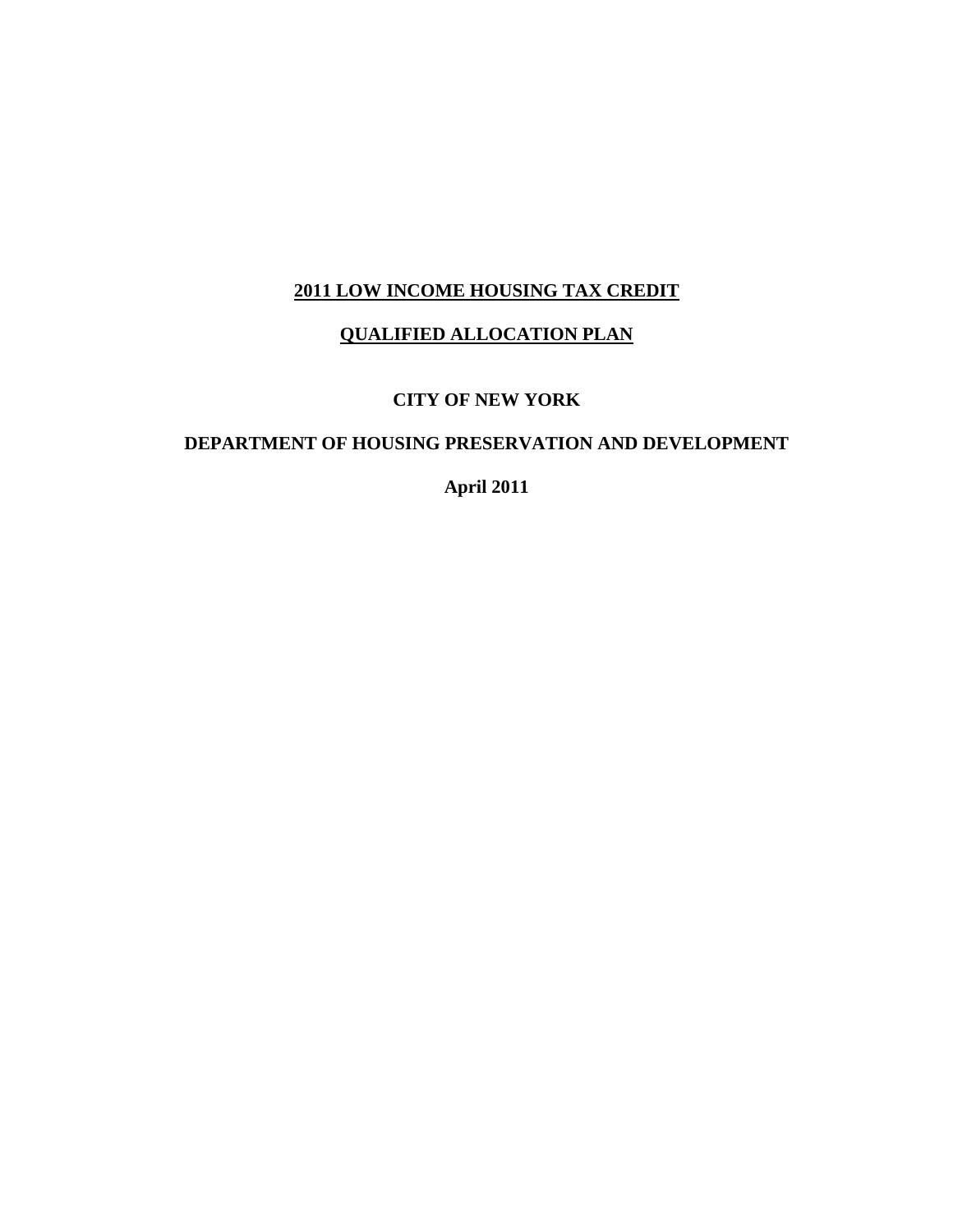## TABLE OF CONTENTS

| I.    |                                                                           |  |
|-------|---------------------------------------------------------------------------|--|
| II.   |                                                                           |  |
| III.  |                                                                           |  |
| IV.   | ALLOCATION STEPS - APPLICATIONS FOR CREDITS UNDER HPD'S CREDIT            |  |
|       |                                                                           |  |
|       | ALLOCATION STEPS - APPLICATIONS FOR "AS-OF-RIGHT" CREDITS FOR TAX         |  |
|       |                                                                           |  |
| V.    |                                                                           |  |
| VI.   |                                                                           |  |
|       |                                                                           |  |
|       |                                                                           |  |
|       | A.                                                                        |  |
|       | PROJECT FINANCING / DEVELOPMENT COSTS (Maximum points 26) 19<br><b>B.</b> |  |
|       | C.                                                                        |  |
|       | D.                                                                        |  |
|       | E.                                                                        |  |
|       | F <sub>r</sub>                                                            |  |
|       | G.                                                                        |  |
| VII.  |                                                                           |  |
| VIII. |                                                                           |  |
| IX.   |                                                                           |  |
|       |                                                                           |  |
|       |                                                                           |  |
|       |                                                                           |  |
|       | WAIVER OF ANNUAL TENANT INCOME RECERTIFICATION REQUIREMENTS 31            |  |
|       |                                                                           |  |
|       |                                                                           |  |
|       |                                                                           |  |
|       |                                                                           |  |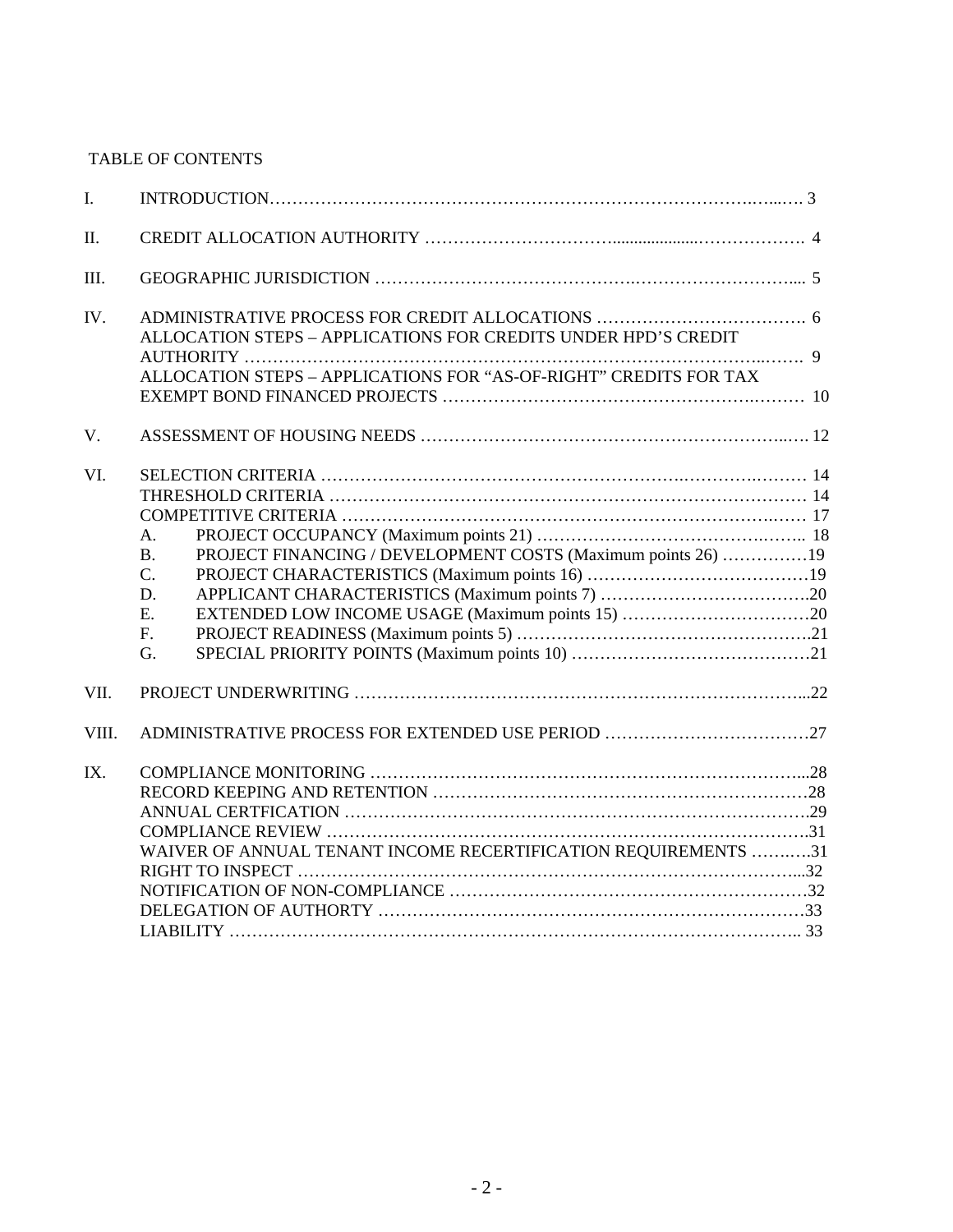# **I. INTRODUCTION**

Since 1988 the New York City Department of Housing Preservation and Development ("HPD" or "Agency") has been making direct allocations of Low Income Housing Tax Credits to eligible projects in New York City by mutual agreement with the New York State Homes and Community Renewal (HCR). Under procedures authorized by federal statute and state law, HPD is officially designated by HCR as a Local Housing Credit Agency, a designation that is renewed annually.

As a Housing Credit Agency, HPD is required to make allocations according to a "Qualified Allocation Plan" (the Plan), which may be adopted only after providing opportunity for public comment and gaining approval of the Mayor. HPD's Plan was first issued and received mayoral approval in 1990. The Plan was found by NYC Corporation Counsel to be consistent with Section 42 of the Internal Revenue Code (the Code), and was approved by HCR as consistent with the 1990 State of New York Allocation Plan.

Modifications have been made to the Plan as needed in response to federal law and industry practice. In 1991, HPD made several changes to facilitate the administration of its Tax Credit Program and to ensure that amendments required by the 1990 Federal Budget Reconciliation Act were incorporated into the Plan. In 1993, a description of compliance monitoring procedures was incorporated into the Plan, as was required under new IRS regulations that became effective that year. In 1998, in response to changes in federal law, HPD made additional changes in the Compliance Monitoring section of the Plan, as well as changes in sections dealing with Administrative Processes, Selection Criteria and Project Underwriting. The 1999 revisions included changes in the Selection Criteria and Project Underwriting sections of the Plan. For 2000, minor changes and clarifications were made in sections on Administrative Processes, Selection Criteria, Project Underwriting, and Compliance Monitoring. In 2001, several sections of the Plan (Administrative Processes, Assessment of Housing Needs, Selection Criteria, and Compliance Monitoring) were revised in response to federal rule changes. No substantive changes were made for 2002 or 2003. In 2004, changes were made to the Administrative Process, Selection Criteria, and Project Underwriting sections of the Plan. No substantive changes were made for 2005. For 2006, changes were made to the Administrative Process, Selection Criteria and Project Underwriting sections of the Plan. In 2007, a number of sections of the Plan were updated including Administrative Process, Project Financing and Development Costs, Competitive Criteria, Project Underwriting, and Compliance Monitoring. Changes in 2008 were made in Administrative Process, Threshold Criteria, Competitive Criteria, and Project Underwriting. In 2009, substantive changes have been made to Competitive Criteria. For 2010, changes were made to the Administrative Process, Selection Criteria, Project Underwriting and Compliance Monitoring sections of the Plan. In 2011, changes were made to the Administrative Process, Selection Criteria, Project Underwriting and Competitive Criteria.

The Plan presented herein sets forth the goals and administrative procedures to be undertaken by HPD in allocating credits to projects, including application submission, evaluation and selection criteria, standards to be used in underwriting credit amounts and monitoring compliance pursuant to Section 42 of the Code ("Section 42"). This Plan fully conforms to Section 42 and State Executive Order 135.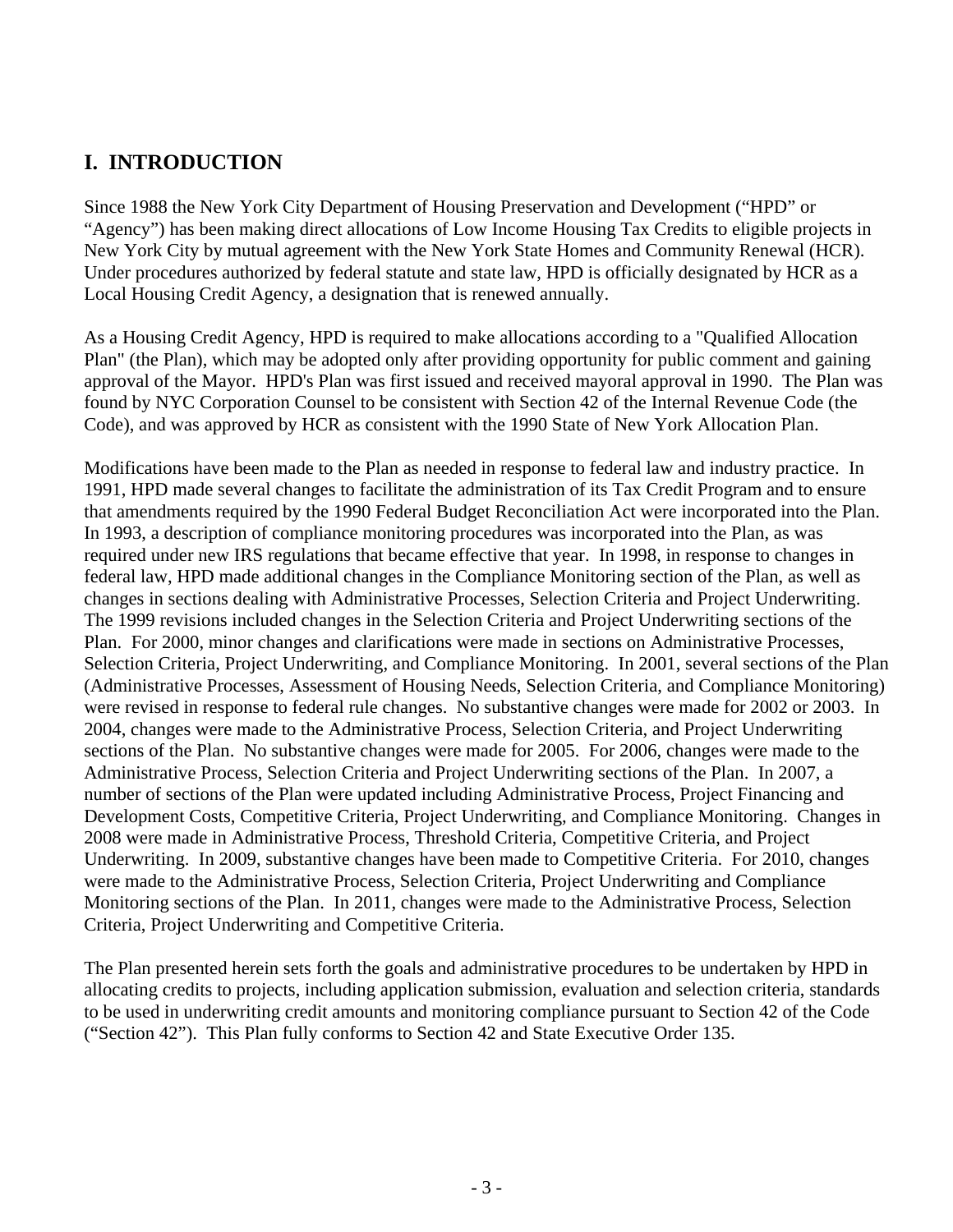# **II. CREDIT ALLOCATION AUTHORITY**

HPD has a long and successful history as a provider of housing assistance including direct subsidies for the construction, substantial rehabilitation, and moderate rehabilitation of affordable residential buildings. The Agency also administers the City's housing code and acts as a Public Housing Agency in order to provide Federal tenant-based rent subsidies through the Section 8 Voucher program. Together these activities constitute far and away the largest locally sponsored housing program in the nation.

HPD also has substantial experience in awarding and administering the Low Income Housing Tax Credit Program. Since 1988, HPD has served as a Local Housing Credit Agency. By the end of calendar year 2010, HPD had cumulatively awarded nearly \$245 million in tax credits to create nearly 28,000 low-income units. (The \$245 million figure represents annual allocation amounts that are repeated for 10 years, or \$2.45 billion in total credits. These credits resulted in over \$2 billion of direct private equity investments in low-income housing.)

As in the past, HPD will work cooperatively with HCR by furnishing periodic reports and summary information on the administration of its tax credit program. In addition, where HCR receives a proposal for projects located in HPD's five-county New York metropolitan jurisdiction, HCR will notify HPD of the proposal prior to making their decision to allocate credit to the project. Any unused New York City credit authority (i.e., credit authority for which no funding reservation has been issued) will be recaptured by HCR. Should HPD exhaust its allocation of credit authority, the Agency may request additional authority from the statewide pool of recaptured credit or from any national pool credits available.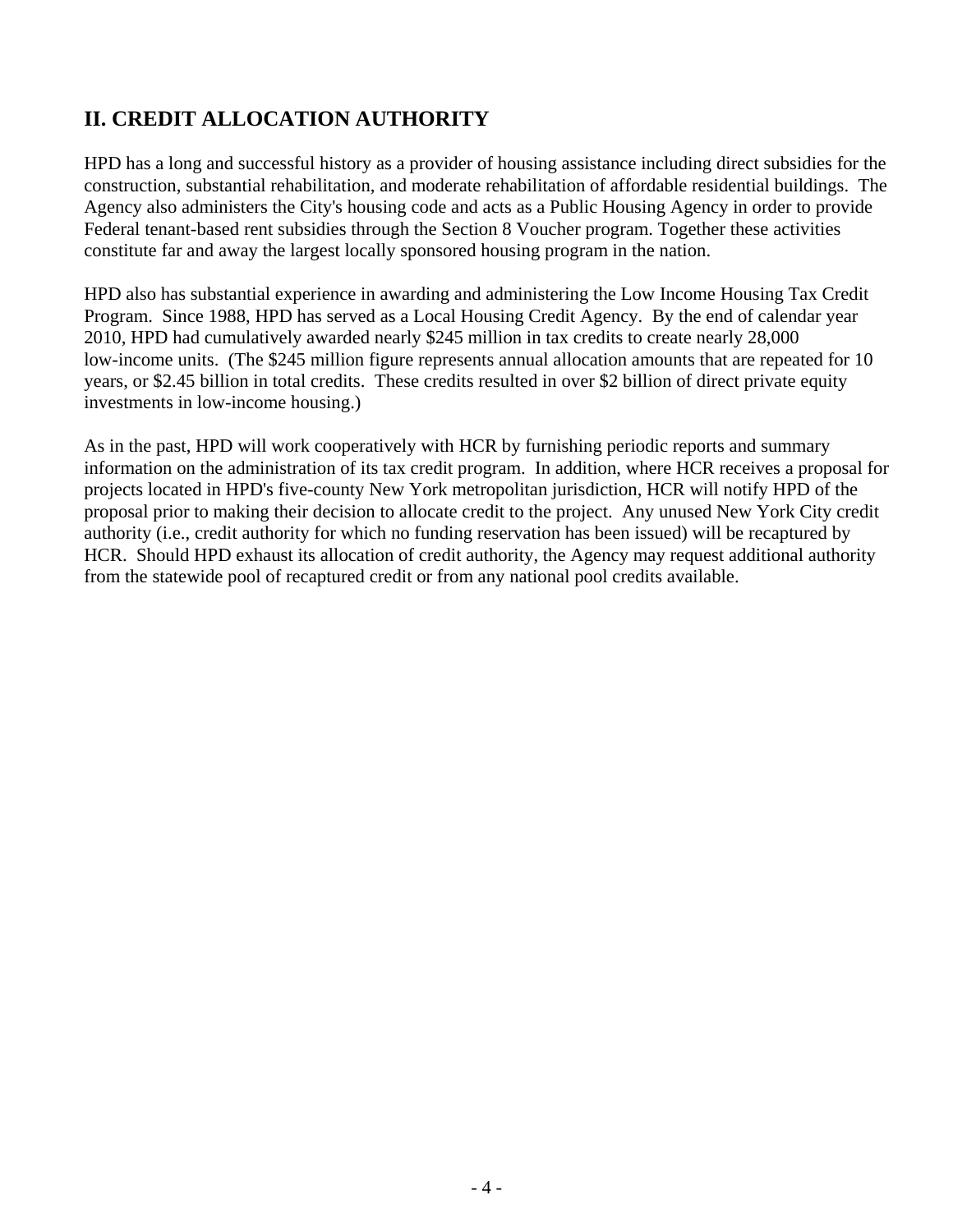# **III. GEOGRAPHIC JURISDICTION**

HPD's allocation authority covers the entire City of New York, including the five counties of New York, Kings, Queens, the Bronx, and Richmond. However, selection criteria will target the use of credits to those neighborhoods with the greatest need.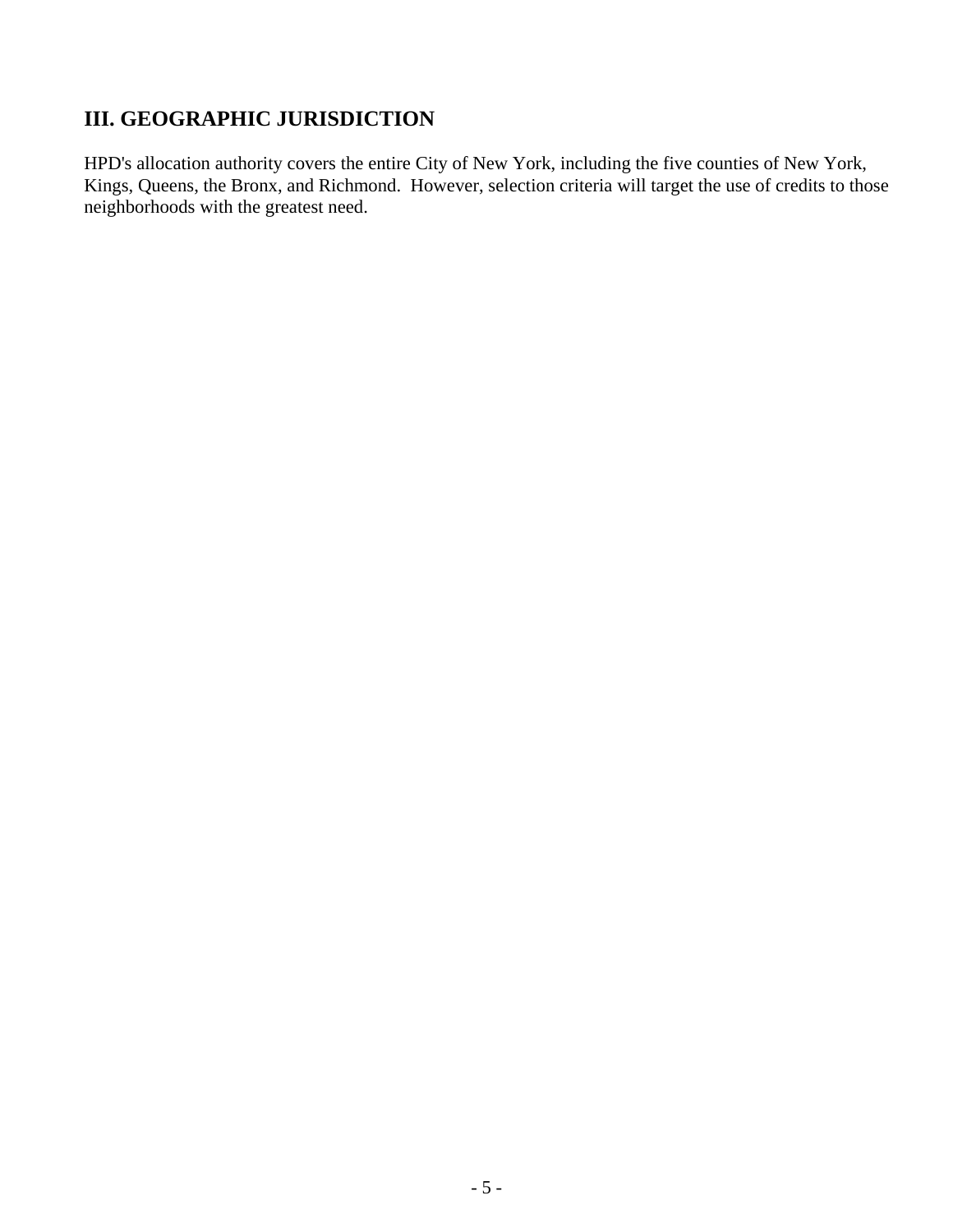# **IV. ADMINISTRATIVE PROCESS FOR CREDIT ALLOCATIONS**

The allocation of Low Income Housing Tax Credits is administered by HPD's Tax Credit Unit within the Division of Housing Incentives. Tax Credit and HOME compliance monitoring is administered by the Tax Credit and HOME Compliance Unit within the Division of Asset Management. Specifically, the Tax Credit Unit is responsible for evaluating, underwriting, and scoring applications for tax credits, issuing determinations, reservations and allocations, and maintaining the waiting list. The Tax Credit and HOME Compliance Unit is charged with monitoring compliance of tax credit recipients with Federal tax credit regulations.

HPD will annually publish in the City Register a Notice of Credit Availability that informs applicants of submission dates and deadlines for future funding rounds. One or more funding rounds may be held each year in which credit allocations will be awarded on a competitive basis. HPD may establish set-asides of credit for projects that meet qualifications determined by the Agency to be current housing priorities. Specific details regarding set-asides, including amounts and eligibility requirements, will be published in the annual Notice of Credit Availability.

Pursuant to Section 42 of the Internal Revenue Service Code, at least 10% of the credits will be allocated to projects that involve a qualified non-profit organization. A qualified nonprofit organization is one which: a) Is tax exempt under Section  $501(c)(3)$  or Section  $501(c)(4)$ ; b) Has the fostering of low income housing as one of its purposes; and c) Is not controlled by a for-profit organization. The nonprofit organization must materially participate in the development and ownership of the project throughout the compliance period. Material participation shall mean being the managing general partner of the owner.

To receive consideration for a credit allocation, project owners must submit an application on or before the published submission deadline. Application forms may be obtained from the address below or from the HPD website: www.nyc.gov/hpd. Applications must be completed in their entirety, and the required supporting documentation must be attached. The Agency may reject any application that is incomplete.

The following fees apply:

- 1) A non-refundable fee will be charged for filing an electronic application for an allocation of credits from HPD's credit authority (9% applications). The fee shall be \$1,000 for projects that involve a qualified non-profit organization and \$2,000 for projects that do not involve a qualified non-profit organization. Applicants for 9% projects choosing to file a paper application will be charged an additional non-refundable fee of \$1,000. Fees must be paid at the time the application is submitted to HPD.
- 2) A non-refundable fee will be charged for filing an electronic application for "as-of-right" 4% credits (for projects with tax-exempt bond financing). The fee shall be \$2,000 for projects that involve a qualified non-profit organization and \$3,000 for projects that do not involve a qualified non-profit organization. Applicants choosing to file a paper application will be charged an additional non-refundable fee of \$1,500. Fees must be paid at the time the application is submitted to HPD.
- 3) An Allocation Fee of 5% of the requested credit amount will be collected at two stages. For allocations of credits from HPD's credit authority, one half of the fee (2.5%) must be received before HPD will issue the Carryover Allocation. The second half of the fee (2.5%) must be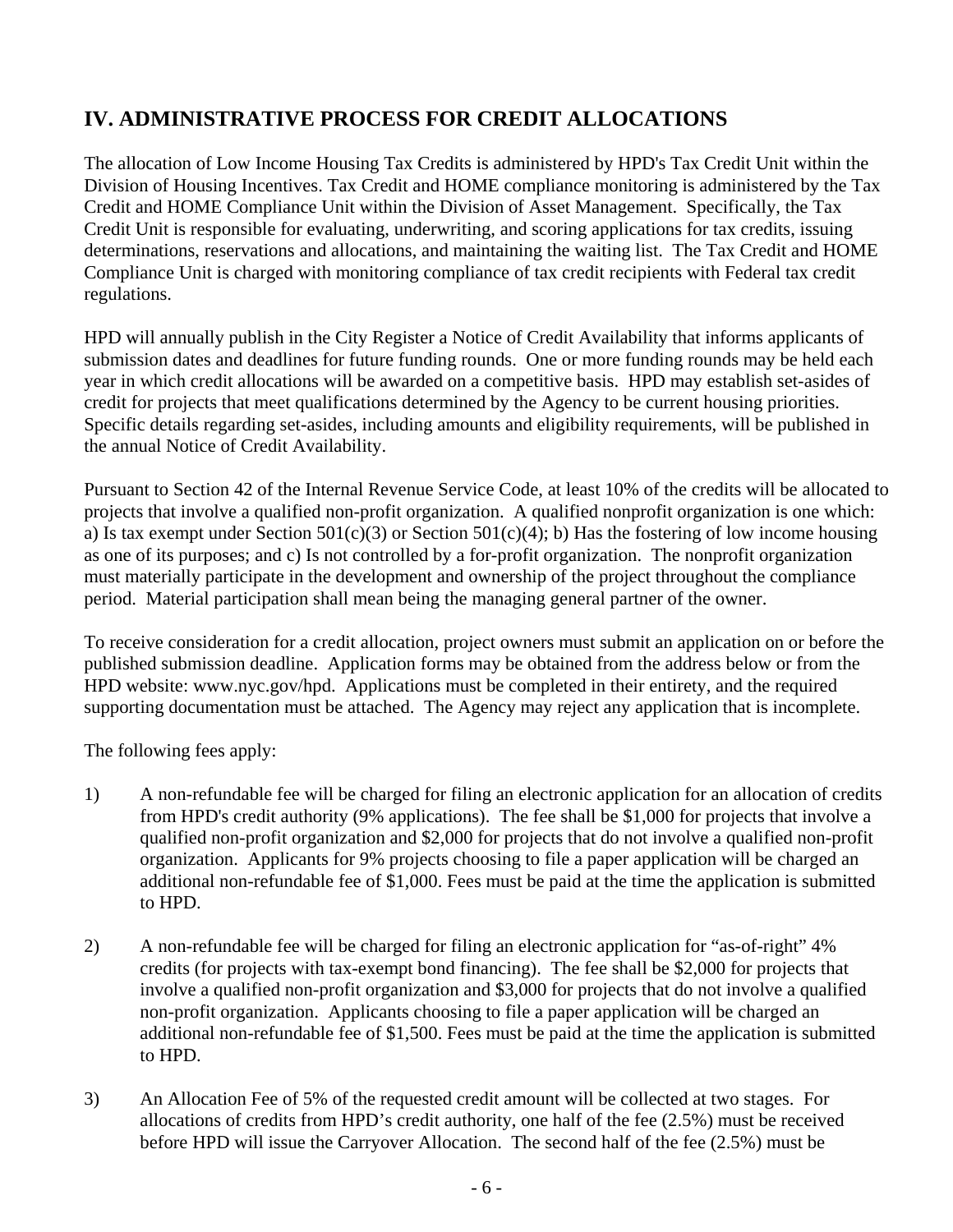received before HPD will issue the final Certification ("8609"). For "as-of-right" credit, one half of the fee (2.5%) must be received before HPD will issue a "determination of credit eligibility" (DOCE) letter. The second half of the fee (2.5%) must be received before HPD will issue the final Certification ("8609").

- 4) A Carryover Allocation extension fee of \$5,000 will be charged for any project that requests and is granted an extension beyond the administrative deadline to submit a completed application for a Carryover Allocation. Carryover extension requests will be valid for a maximum of three months and will be issued solely at the discretion of HPD. HPD will not issue a Carryover Allocation extension beyond November  $15<sup>th</sup>$  of any year.
- 5) A Compliance Monitoring Fee will be charged in the amount of \$25 per tax credit unit per year.
- 6) A non-refundable fee of \$2,000 per week will be charged for each week (or part thereof) that initial applications, requests for determination of credit eligibility, Carryover Allocations, Form 8609's, and other documentation required by HPD, are submitted beyond the due date or are incomplete. For the purposes of calculating the fee, a document will not be deemed submitted until the complete document is submitted. HPD may elect not to impose this fee in specific instances if, in HPD's sole discretion, it determines there is good cause for the document being submitted late or incomplete.
- 7) An expedited Financial Update for 8609 fee of \$7,500 per project will be charged for any project that requests and is granted an expedited 8609. A cure letter will be sent to the applicant within one week of receipt of the 8609 request. It is the responsibility of the applicant to ensure all outstanding cure items are submitted to HPD expeditiously. The Tax Credit Unit will issue the 8609 within 4 weeks of the date in which it determines the Financial Update is complete. The Tax Credit Unit will not accept requests to expedite 8609s between December  $1<sup>st</sup>$  and March  $31<sup>st</sup>$ .
- 8) An 8609 extension fee of \$10,000 will be charged for any project that requests and is granted an extension beyond the administrative deadline to submit a completed Financial Update for 8609. 8609 extension requests will be valid for a maximum of one year and will be issued solely at the discretion of HPD. Waivers may be issued at the sole discretion of HPD. The annual submission window for 8609 submissions is April  $1<sup>st</sup>$  through November 30<sup>th</sup> for 4% and 9% projects.

Extension fees, expedite fees and late fees may not be included in a project's development or conversion budget.

HPD may request any and all information it deems necessary for project evaluation. If any submission is incomplete or if documentation is insufficient to complete any evaluation of the proposed project, processing will be suspended. HPD will notify applicants how the submission is incomplete and provide at least ten business days for the applicant to submit the requested documentation. The application will be disqualified and the package will be returned if the applicant fails to submit the requested documentation within the required period.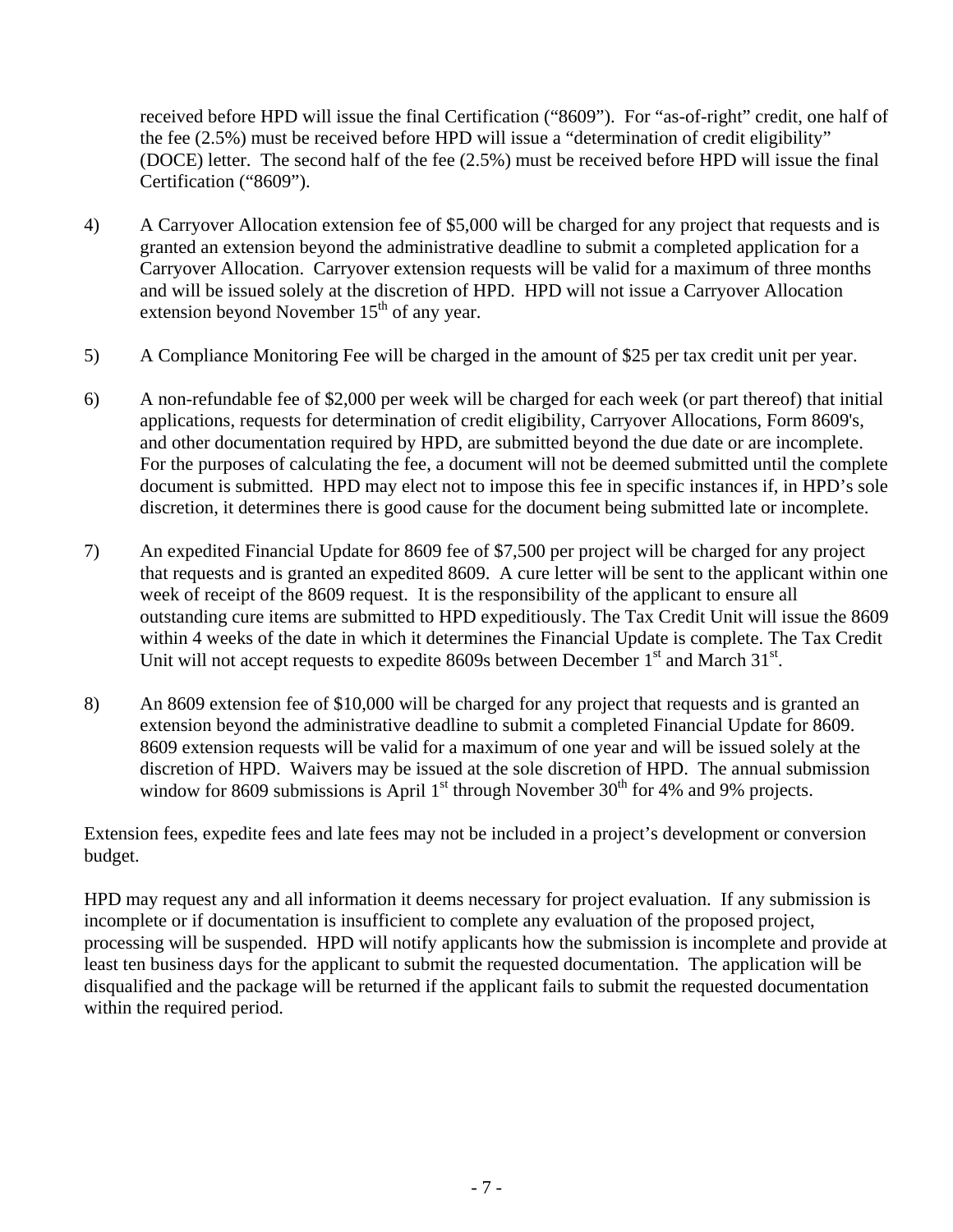Tax credit applications and requests for information should be submitted to:

Tax Credit Unit NYC Dept. of Housing Preservation and Development 100 Gold Street, Section 9-Y New York, N.Y. 10038 (212) 863-5184

Tax Credit and HOME compliance inquires should be submitted to:

Tax Credit and HOME Compliance Unit NYC Dept. of Housing Preservation and Development 100 Gold Street, Section 7-X2 New York, N.Y. 10038 (212) 863-7371

Tax credits will be awarded based upon the selection criteria outlined in Section VI of this document. Unless otherwise indicated in the Qualified Allocation Plan, tax credit applications will be evaluated and underwritten according to the guidelines in effect during the year a complete tax credit application is submitted to HPD.

Sponsors and developers whose action or inaction materially contributed to the return or recapture of credits previously allocated by HPD will be prohibited for three years from the date the credits were returned or recaptured from participation in any project applying for credits. The Commissioner of HPD may waive the prohibition where there is valid cause.

Applications for competitive credits received by the submission deadline will be reviewed for completeness and basic eligibility. Those that meet the threshold eligibility criteria will be scored to determine competitive ranking and underwritten to determine the maximum amount of credits for which they are eligible. Credit reservations will then be issued, in rank order, to as many projects as can be covered by the credit authority available in a given funding round. In the event of scoring ties, HPD will rank tied projects according to which require the least number of tax credit dollars per tax credit unit. After that, HPD reserves the right to select the last project or projects to be funded based on whose credit needs most closely approximate the remaining available credit.

Notwithstanding a project's competitive score, HPD may limit the number of awards to a developer in a given year, or make no awards to a developer if, in HPD's judgment, the developer does not have the current capacity to successfully complete any or all of the projects for which the applications have been submitted. In addition, HPD reserves the right not to commit tax credits to any project if it determines, in its sole discretion, that a reservation for such project does not further the goals set forth in the City's housing plan and shall have the power to allocate credits to a project irrespective of its point ranking, if such intended allocation is: in compliance with the code; in furtherance of the City's housing goals; and determined by the commissioner to be in the interests of the citizens of the City of New York. A written explanation shall be available to the general public for any allocation of a housing credit dollar amount which is not made in accordance with established priorities and the selection criteria set forth herein.

Any complete application which meets the eligibility review criteria but is not selected for a credit reservation will be placed on a waiting list to ensure a continuous flow of quality projects should additional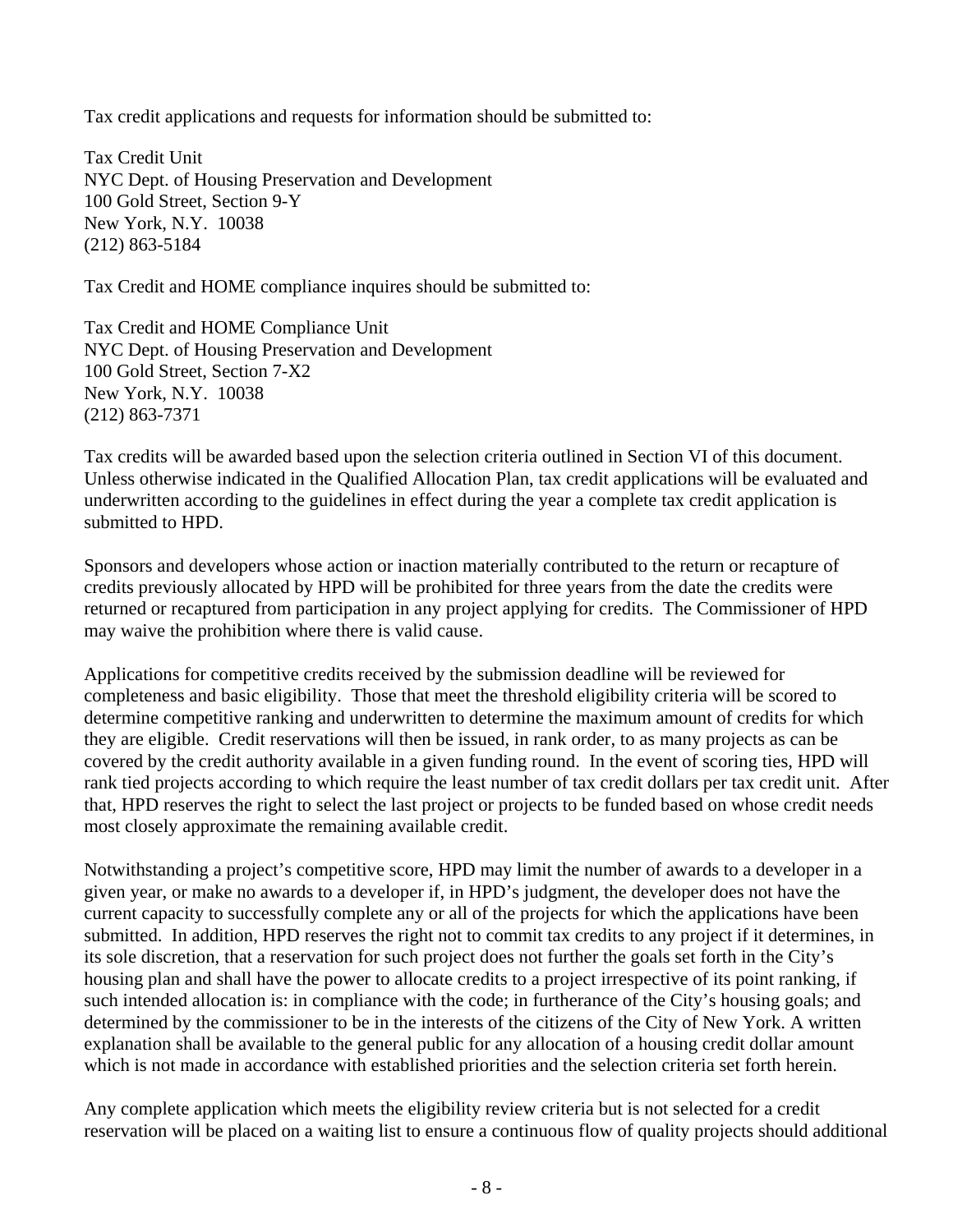credit authority become available before the next funding round. The waiting list will be terminated at the commencement of a new funding round.

The allocation of tax credits under HPD's credit authority will proceed as outlined below. Applicants will be notified in writing of the status of their application, and of any conditions to be met in order to proceed to subsequent stages of the allocation process.

## **ALLOCATION STEPS - APPLICATIONS FOR CREDITS UNDER HPD'S CREDIT AUTHORITY**

- 1) Initial Review & Evaluation Applications are accepted, reviewed for completeness, evaluated against threshold and competitive selection criteria and underwritten. If sufficient credits are available to fund the project in the current funding round, it proceeds to the Credit Reservation stage (below).
- 2) Credit Reservation Agreement Reservations will be executed for projects selected during periodic funding rounds. The reservation document serves as a binding commitment. Applicants who execute Credit Reservation Agreements may elect to "lock in" the credit percentage rate for the month in which the agreement is made.
- 3) Carryover Allocation Projects requiring credit allocations prior to completion of construction will be issued a Carryover Allocation if they meet all of the following requirements:
	- a) Evidence is provided that 10% of the project's reasonably expected basis will be incurred by the close of the calendar year for which the allocation is made (or by such earlier date as HPD may, for administrative purposes, establish),
	- b) Evidence is provided that all financing commitments have been executed (for loans included in basis, no forgiveness or grant language can be included),
	- c) The project will be placed in service no later than the close of the second calendar year following the year of the allocation,
	- d) The project has closed on its construction loan, and
	- e) Final site control documentation.

Prior to Certification of Allocation (8609), if project ownership changes, entities will be required to submit at minimum:

- a) Information regarding the old ownership structure
- b) Legal documents for the new ownership structure, and
- c) Proof that all restrictive covenants and regulatory agreements are in full force and effect with the new ownership entity.
- 4) Certification of Allocation (8609) Certification of the final credit amount will be issued after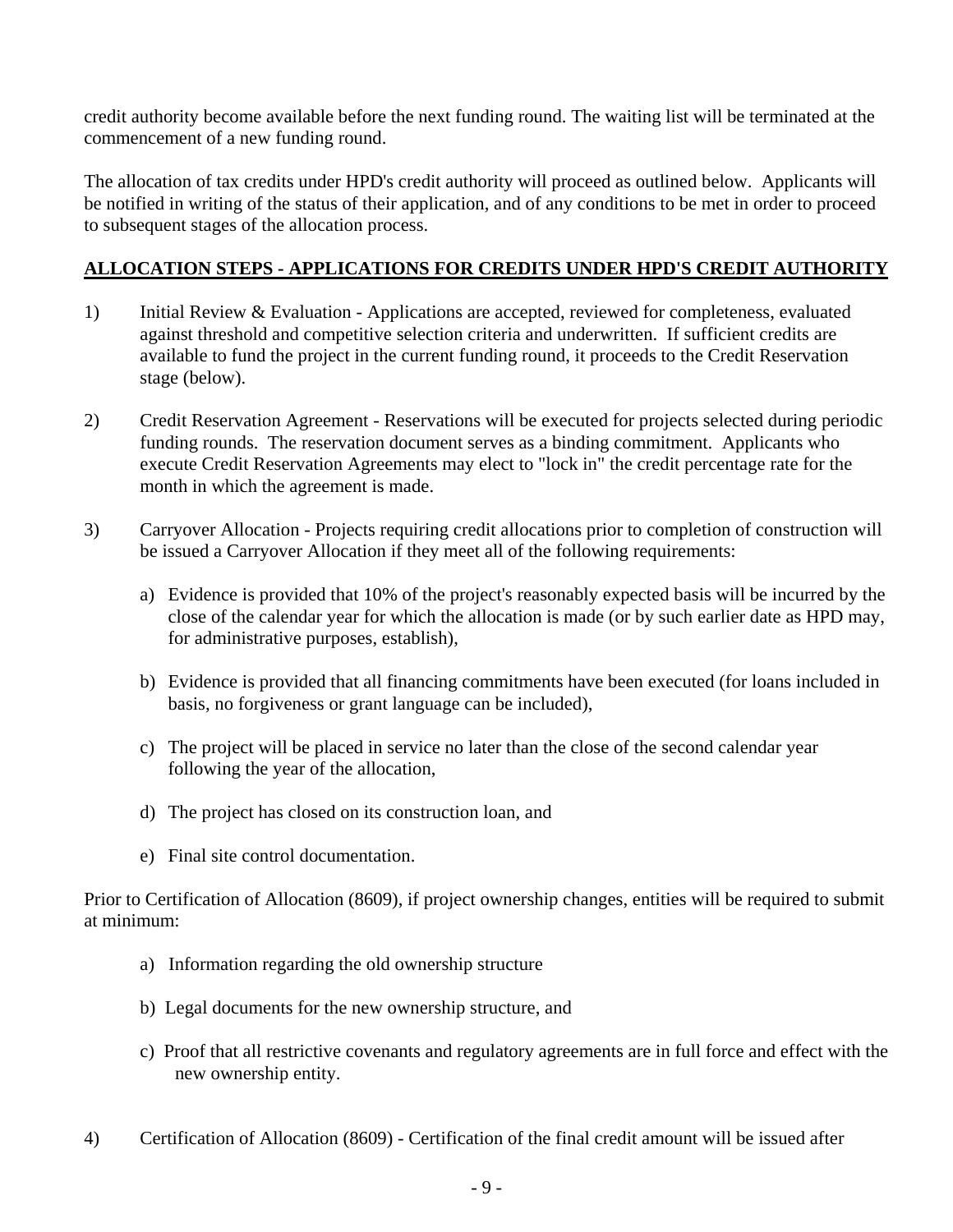projects are placed in service. The certification will be in the form of an IRS Form 8609 to be issued by the Agency on a per building basis. To request the 8609, project owners must submit a "Financial Update" and such other documentation as HPD may require. The submission must be received not later than November  $30<sup>th</sup>$  of the second calendar year following the placed in service date (i.e. placed-in service date  $12/31/2010$ , 8609 submission must be received within the April 1<sup>st</sup> through November 30th submission window in 2012). Prior to issuance of 8609, applicants must submit the final Enterprise Green Communities Certification. All final executed and recorded legal and loan documents, including final permanent loan documents, supporting the information represented in the Financial Update must be submitted prior to issuance of 8609. For multibuilding projects, the Regulatory Agreement must include a schedule that includes the total number of units and total number of tax credit units per building. Applications for 8609 will be accepted between April  $1<sup>st</sup>$  and November 30<sup>th</sup>. Any project unable to meet this timeline requirement must request an 8609 extension and pay the appropriate extension fee.

### **ALLOCATION STEPS - APPLICATIONS FOR "AS-OF-RIGHT" CREDITS FOR TAX EXEMPT BOND FINANCED PROJECTS**

Rental projects which meet the rent, income and occupancy requirements of Section 42, and for which more than 50% of aggregate basis is financed by tax exempt bond financing may qualify for "as-of-right" allocations of tax credits which are not charged against the credit ceiling of either HPD or the State of New York. Such projects must apply to a Housing Credit Agency for two purposes: (a) for a determination that the project satisfies the threshold requirements for an allocation under the qualified allocation plan applicable to the area in which the project is located, and (b) for a determination of the amount of tax credits to be allocated to the project. Applications for "as-of-right" credit allocations will be subject to such administrative deadlines as HPD may establish, and to the same threshold requirements (except as specified in Section VI of this document) and underwriting guidelines as apply to applications for credits under HPD's credit authority. Unless otherwise indicated in the Qualified Allocation Plan, applications are evaluated and underwritten according to the guidelines in effect during the year a complete tax credit application is submitted to HPD.

As-of-right projects must apply for and receive a determination of credit eligibility from the Agency prior to commencement of construction. The Commissioner of HPD may waive the prohibition where there is valid cause.

Projects that apply to HPD for "as-of-right" allocations shall be processed as follows:

- 1) Initial Review & Evaluation Applications are accepted, reviewed for completeness, evaluated against threshold criteria (but not competitive criteria) and underwritten. (See Section VI "Selection Criteria", and Section VII "Project Underwriting".) Applications must be submitted a minimum of 8 weeks prior to the anticipated closing date. Late submissions are required to pay a \$2,000 per week late fee.
- 2) Determination of Credit Eligibility Projects found to be eligible shall receive a Determination of Credit Eligibility, which is a non-binding statement of the amount of credit for which the project is eligible. The Determination will also list conditions and requirements for obtaining an allocation. Once a Determination has been issued by HPD, the owner may elect to lock in a credit rate for the month in which the bonds are issued, by executing and returning to HPD an original statement to that effect, along with evidence of the date of bond issuance, within 5 days of the month the bonds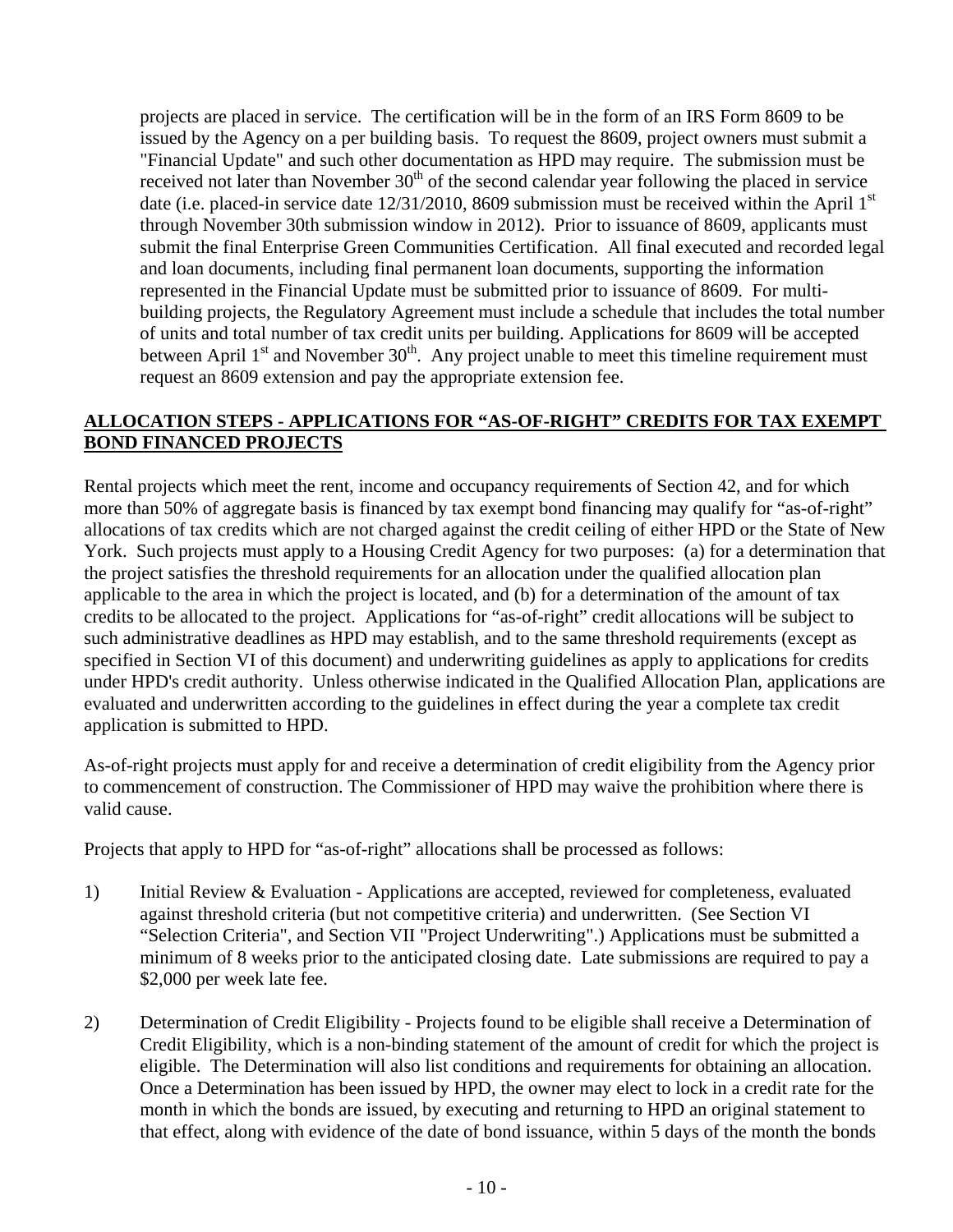are issued. It is the responsibility of the Applicant to ensure that HPD receives the original rate lock form within the required timeframe. Applicants must submit Letter of Satisfaction from Enterprise Green Communities prior to issuance of the Determination of Credit Eligibility letter.

Certification of Allocation (8609) - Certification of the final credit amount will be issued after projects are placed in service. The certification will be in the form of an IRS Form 8609 to be issued by the Agency on a per building basis. To request the 8609 project owners must submit a "Financial Update" and such other documentation as HPD may require. The submission must be received no later than November  $30<sup>th</sup>$  of the second calendar year following the placed in service date (i.e. placed-in service date  $12/31/2010$ , 8609 submission must be received within the April  $1<sup>st</sup>$ through November 30th submission window in 2012). Prior to issuance of 8609, applicants must submit the final Enterprise Green Communities Certification. In accordance with Section 42, all final executed and recorded legal and loan documents, including final permanent loan documents, supporting the information represented in the Financial Update must be submitted prior to issuance of 8609. For multi-building projects, the Regulatory Agreement must include a schedule that includes the total number of units and total number of tax credit units per building. Applications for 8609s will be accepted April  $1<sup>st</sup>$  through November  $30<sup>th</sup>$ .

Official written notice of Determination of Credit Eligibility, Credit Reservation, Carryover Allocation, and Certification of Allocation must be signed by the Assistant Commissioner of HPD's Division of Housing Incentives or his/her designee.

Electronic versions of the tax credit applications, Carryover Allocation application, and Financial Update for 8609 can be found on the HPD website: http://www.nyc.gov/html/hpd/html/developers/low\_income.shtml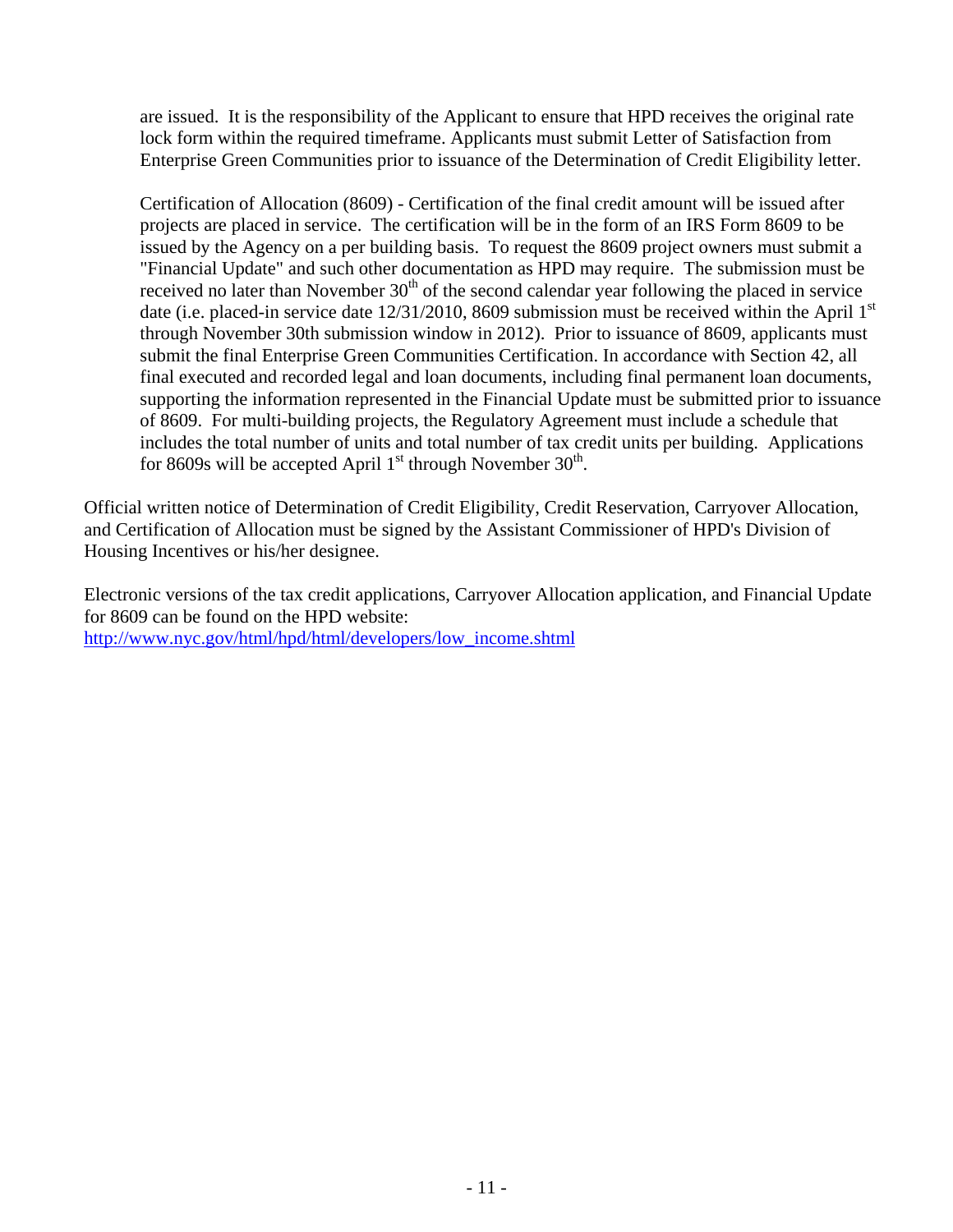# **V. ASSESSMENT OF HOUSING NEEDS**

Providing decent and affordable housing is a constant challenge throughout the State of New York. Nowhere is this challenge greater, however, than in New York City, where more than 42% of the state's total population resides and many of the most significant housing problems exist.

New York City is faced with an extreme shortage of housing units, especially low cost housing units. This shortage has led thousands to become homeless, and forced countless others to "double-up" with existing occupants or to settle for substandard accommodations. In addition, many of those who have found decent living conditions are paying excessive portions of their income for rent and consequently may be in jeopardy of being displaced themselves. Predictably, low and very low-income families are the hardest hit. These households include the elderly, as well as the mentally and physically disabled, whose incomes severely restrict their housing choices.

The New York City Housing and Vacancy Survey (HVS) is the primary data source used to analyze the City's housing needs. The HVS is conducted periodically by the U. S. Census Bureau for the Department of Housing Preservation and Development, and provides an assessment of the housing inventory in the City, including the condition of the rental housing stock, vacancy rates, rent levels, and ownership trends. Data from the HVS for 2005 revealed numerous critical housing issues with which the City must contend. The Survey disclosed:

- The overall vacancy rate for rental housing in New York City in 2005 was 3.09%. For units renting under \$500 the vacancy rate was 1.38%; for units renting between \$500 and \$699 the vacancy rate was 2.30%; and 2.02% for units in the \$700-\$799 range.
- 13,806 renter households were living in buildings that were considered dilapidated.
- 28.5% of households were paying more than 50% of their household income in rent.
- 22.6% of all renters had incomes below the poverty level.

Mayor Bloomberg's New Housing Marketplace Plan began on July 1, 2003 and was expanded in February 2006 to a 10-year plan to create and preserve 165,000 units of affordable housing. This \$7.5 billion plan, which is the largest municipal affordable housing effort in the nation's history, will provide affordable homes for 500,000 New Yorkers. As part of this extended plan, the New York City Department of Housing Preservation and Development (HPD) will pioneer new tools and incentives to create affordable housing. In addition, the City will continue to emphasize preventing the abandonment of privately owned housing stock, along with the improvement and transfer to private ownership of City-owned occupied housing. Good progress has been made toward fulfilling the New Housing Marketplace Plan. By December 2010, over 110,000 units had been funded – over half of the 165,000 goal. The key goals of our plan are to:

- Preserve 73,000 units of affordable housing for 220,000 New Yorkers, with a special emphasis on preserving units where subsidies are set to expire in the near future.
- Create 92,000 units of affordable housing for 280,000 New Yorkers, including an ambitious middle-class housing program for the 21st Century.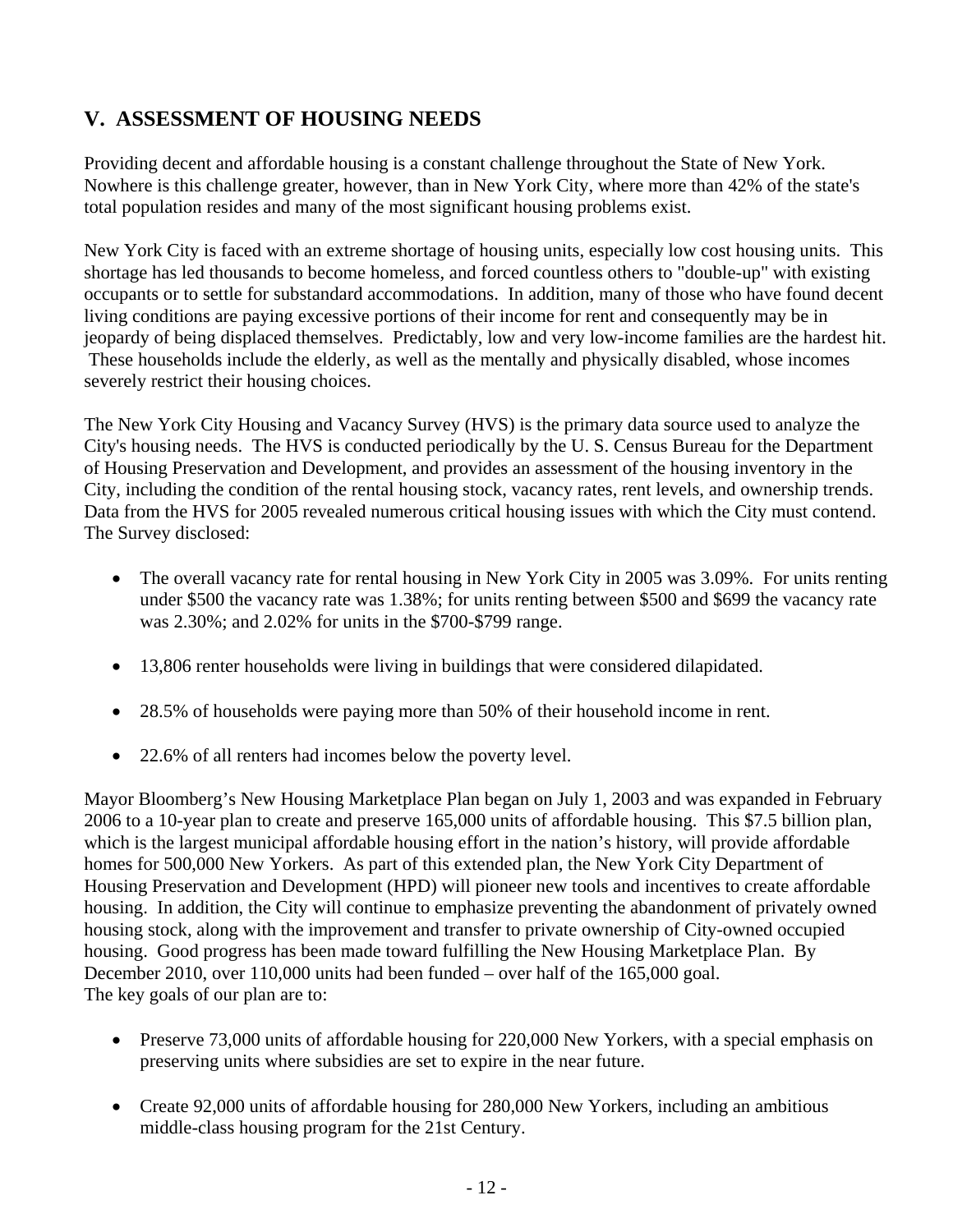• Acquire the space we need to build these new units by pursuing innovative strategies that maximize one of New York's most precious resources: land.

The Low Income Housing Tax Credit, one of the Federal incentives created to stimulate private sector participation in low-income housing production, has been and will be an essential tool for meeting housing needs in New York City. While those needs are extremely broad, the limited availability of tax credit resources dictates that they be targeted to specific housing needs, as set forth below:

- 1) Projects that produce affordable standard housing units for low and moderate-income persons. Priority will be given to those projects that include a high percentage of low-income units, and to those that provide rents affordable to persons of very low income.
- 2) Projects that convert City owned land or buildings to private ownership including, among other options, eventual tenant ownership.
- 3) Projects that create permanent housing for special populations (homeless families with children, homeless individuals, the homeless mentally ill, other homeless groups, persons with AIDS, and mentally and/or physically disabled), and provide training and/or support services necessary to make the transition to independent living.
- 4) Projects that attract or retain HPD subsidies.
- 5) Projects that meet the Enterprise Green Communities Criteria.
- 6) Projects that commit to an affordability period beyond the 30 year minimum requirement.

A more detailed discussion of the City's priorities in awarding credit authority is included in the following section.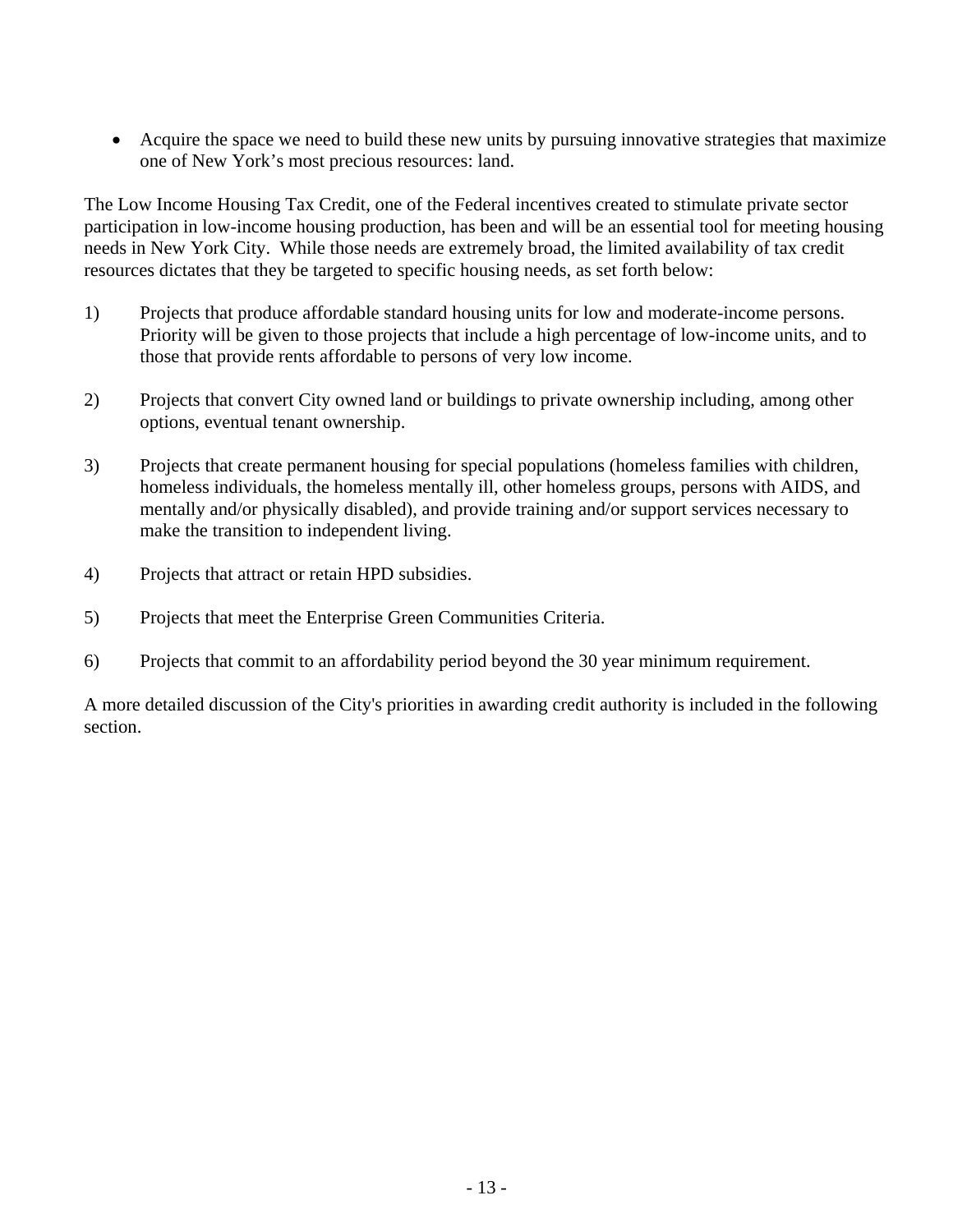# **VI. SELECTION CRITERIA**

As a Local Housing Credit Agency, HPD will evaluate all applications received to determine which projects should receive tax credits. (Note: Tax-exempt bond financed projects which qualify for "as-ofright" credit allocations must still be in conformance with the threshold requirements of the qualified allocation plan applicable to the area in which the project is located.)

### **THRESHOLD CRITERIA**

To be considered for funding, a project must demonstrate that it meets each of the following threshold criteria:

- 1) Rent and Income Restrictions Project conforms to the basic income, occupancy and rent restrictions of Section 42.
- 2) Readiness Project is ready to proceed as documented by the following:
	- (a) If the property is currently owned by the applicant or a related entity, applicant must submit a copy of an executed deed to the applicant or related entity;
	- (b) If the property is currently owned by a private party and is not in foreclosure or the subject of a foreclosure sale, applicant must submit an unexpired contract of sale between the current owner and the applicant or related entity, or unexpired purchase option in favor of the applicant or related entity;
	- (c) If the property is currently owned by the City of New York, then ULURP certification must have been obtained as of the time of application for the disposition of the property for the land use contemplated by the project and full ULURP approval must be obtained within 30 days of submission of application;
	- (d) If the proposed development is not as-of-right, ULURP certification for the required zoning amendment must have been obtained and full ULURP approval for the zoning amendment must be obtained within 30 days of submission of application;
	- (e) If the property is currently owned by a governmental entity other than the City, applicant must submit evidence satisfactory to HPD that the governmental entity has the authority to convey the property to applicant or a related entity;
	- (f) If the property is currently owned by a private party and is the subject of a mortgage foreclosure, then the following is required:
		- (i) If the foreclosure sale has taken place, applicant must provide an executed Memorandum of Sale including the Terms of Sale and showing either the applicant as the successful bidder at the foreclosure sale or an assignment of bid to the applicant as assignee of the successful bidder, as the entity that will ultimately close title with the foreclosure referee.
		- (ii) If a judgment of foreclosure has been granted and entered but the foreclosure sale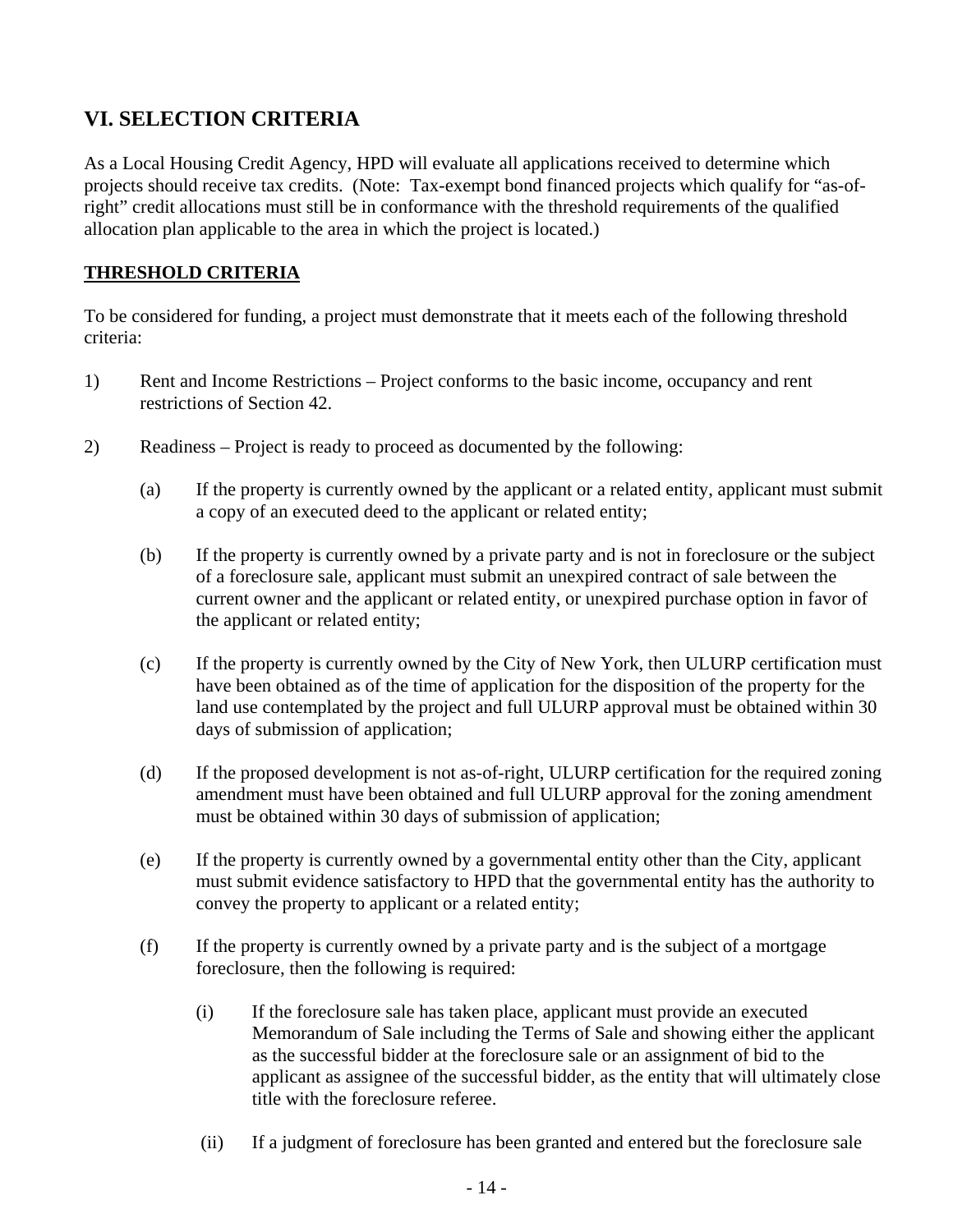has not yet taken place, the applicant must be either the foreclosure judgmentcreditor or the assignee of the foreclosure judgment-creditor and must submit the judgment of foreclosure and sale and a letter of intent stating that the applicant intends to serve and publish a Notice of Sale within thirty days of entry of the judgment and to credit bid up to the full amount of the foreclosure judgment and will close title with the foreclosure referee.

 (iii) If a judgment of foreclosure and sale has not yet been granted and entered, applicant must be the owner of the Note and Mortgage and submit evidence consisting of a) the applicant being owner of the Note and Mortgage and b) the decision and order that summary or default judgment of foreclosure and order of reference has been granted to the mortgagee and c) a statement of intent that the applicant as the Note and Mortgage owner intends to pursue the foreclosure through Judgment of Foreclosure and Sale, serve and publish a Notice of Sale within thirty days of the entry of the foreclosure judgment and credit bid up to the full amount of the judgment.

In all instances, the project must meet the requirements of HPD's Distressed Asset Program. The Tax Credit Unit will confirm that all requirements have been met. HPD has the right to approve the members of the assignee. If title does not close with the foreclosure referee within a reasonable period of time, as determined by HPD, the application may be declared void at HPD's sole discretion.

- 3) Financing commitments: At minimum, project must be able to demonstrate:
	- a) For "competitive" applications, evidence may include "soft" or conditional commitment letters indicating an intent to provide funding.
	- b) For "as-of-right" applications, evidence of *executed* construction financing commitment is required for financing issued by New York City Housing Development Corporation. There must be a provision of evidence, satisfactory to HPD, that the mortgage securing the tax-exempt bond financing will remain on the project in an amount not less than 50% of the aggregate basis at least until the date required by the Internal Revenue Service in order for the project to meet the "50% test". For other financing sources, evidence may include "soft" or conditional commitment letters indicating an intent to provide funding.

All commitments must be on company letterhead, executed and contain a dollar amount. All developments must demonstrate that sufficient sources are available to the project to assure feasibility.

- 4) Ownership Structure All entities in the ownership structure are identified, including, for partnerships, all proposed general partners and managing general partners and, for limited liability companies, all members and managing members.
- 5) Regulatory Agreement / Extended Low Income Use / Waiver of Right to Qualified Contract Owner is willing to enter into a regulatory agreement with HPD for extended low-income use of the project (i.e. a 30-year compliance period) that is in conformance with the requirements of Section 42. Owner agrees to maintain the Extended Use Period by including in the Regulatory Agreement a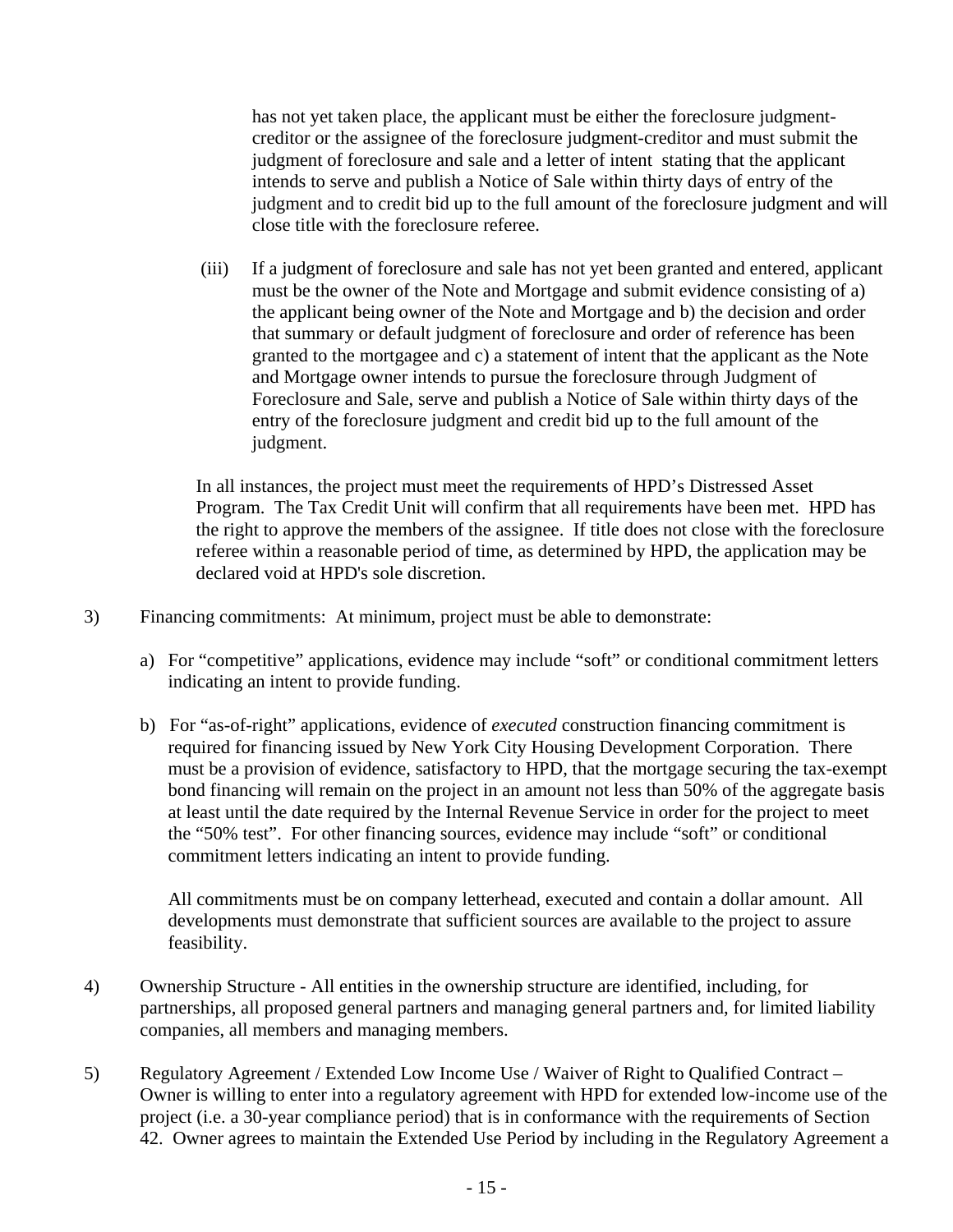waiver of the right to seek a qualified contract to purchase the project at the end of the 15-year compliance period.

- 6) Housing Needs Project is of the appropriate type needed to address the housing needs in the area where the project is located as evidenced by a market study produced by HPD or a market study consultant approved by HPD. The market study must demonstrate a need for the proposed housing.
- 7) Design Standards and Minimum Construction Requirements "Standalone" projects (projects receiving 9% credits and no other HPD subsidy or assistance) must adhere to HPD design standards and will be subject to post-construction audit. HPD's Division of Architecture and Engineering (DAE) will make a determination of compliance with HPD's Design Standards.
- 8) Marketing Requirements "standalone" projects are subject to HPD's marketing requirements including the selection of initial tenants through an HPD supervised lottery. The HPD Marketing Unit will be notified when an allocation of credits is made to a "standalone" project.
- 9) Applicant Qualifications Applicant must certify that the applicant and all principals of the applicant and the sponsor are not the subject of:
	- a) Arson conviction or pending case,
	- b) Harassment conviction or pending case,
	- c) City mortgage foreclosure proceedings or arrears,
	- d) *In-rem* foreclosure or substantial tax or water and sewer arrears,
	- e) Defaults under any City-sponsored program,
		- i) Applicants or principals with defaults that have current Agency-approved remediation plans in place at the time the project applies for tax credits will pass threshold. However, competitive points will be deducted from the project's score. The applicant must submit a statement from the appropriate agency showing the agreement is in good standing.
		- ii) Applicants or principals with defaults that do not have Agency-approved remediation plans in place at the time the project applies for tax credits will not pass threshold.

Note that applicants with current Agency-approved workout plans will pass threshold and may not be subject to point deductions.

- f) De-designation as developer of any government sponsored or publicly assisted projects,
- g) A record of substantial building code violations or litigation against properties owned by the applicant or by any entity or individual that comprises the applicant, or
- h) Conviction for fraud, bribery, or grand larceny.

Applicants for "standalone" projects must complete HPD Sponsor Review Disclosure Statements.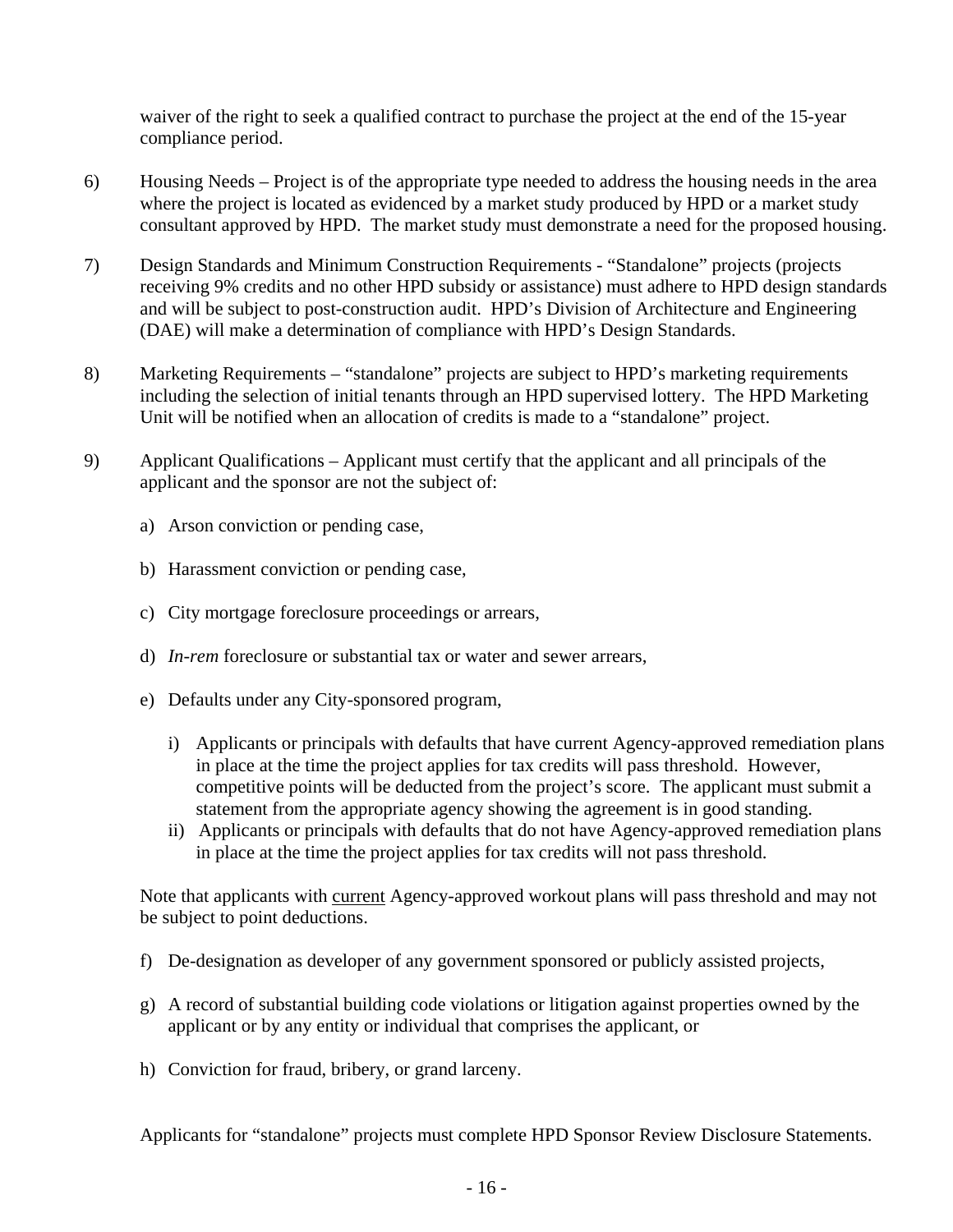Disclosure forms must be completed for the Applicant entity, Sponsor entity and all principals of the Applicant entity and submitted with the original tax credit application. Sponsor Review will be performed at the time the applicant submits an original tax credit application and again before issuance of the 8609.

- 10) Enterprise Green Communities Criteria All projects will be required to meet the Enterprise Green Communities Criteria. The Agency requirement is for projects to comply with the 2008 Green Communities Criteria in calendar year 2011, however projects may elect to comply with the current 2011 criteria. The Enterprise Green Communities Criteria can be found online at www.greencommunitiesonline.com. As part of the tax credit application submission, applicants will be required to submit a Letter of Satisfaction from Enterprise. Additionally, applicants must submit final Enterprise Green Communities Certification prior to issuance of 8609s. Rehabilitation projects that do not meet the following scope of work may petition HPD for a waiver of the LIHTC Green Communities threshold requirement:
	- 1. Replace heating system, and
	- 2. Work in 75% of units including work within the kitchen and/or bathroom, and
	- 3. Work on the building envelope, such as replace/add insulation, replace windows,

replace/add roof insulation, new roof or substantial roof repair.

HPD may also issue a waiver of the final Green Communities Certification requirement for 8609s, if a project can demonstrate financial hardship that will threaten project viability. To be eligible for a hardship waiver, HPD must receive confirmation from Enterprise that all required documentation has been submitted. All LIHTC projects receiving this waiver of the Green Communities Criteria must comply with HPD's Standard Specification. In addition, any new construction or rehabilitation project (as defined above), which received a waiver by HPD from the Green Communities requirement will also be waived from the LIHTC Green Communities threshold requirement. Each project will be required to submit either a Letter of Satisfaction from Enterprise or a waiver from HPD along with the original tax credit application. Waiver requests may be sent to:

Assistant Commissionner Planning, Sustainability and Marketing Department of Housing Preservation and Development 100 Gold Street 9-G3 New York, NY 10038 212-863-8068 delatorb@hpd.nyc.gov

Projects that do not meet the threshold criteria will not be reviewed further. Applicants will be informed that the project is not eligible for a reservation of credits. Applicants may reapply for subsequent funding cycles, but must pay an additional application fee.

#### **COMPETITIVE CRITERIA**

A scoring system will be used to evaluate and rank those projects that meet the basic threshold criteria. This system has been established to conform to the selection criteria contained in the Federal law as well as fulfill the objectives outlined in the Assessment of Housing Needs (Section V). This scoring system has a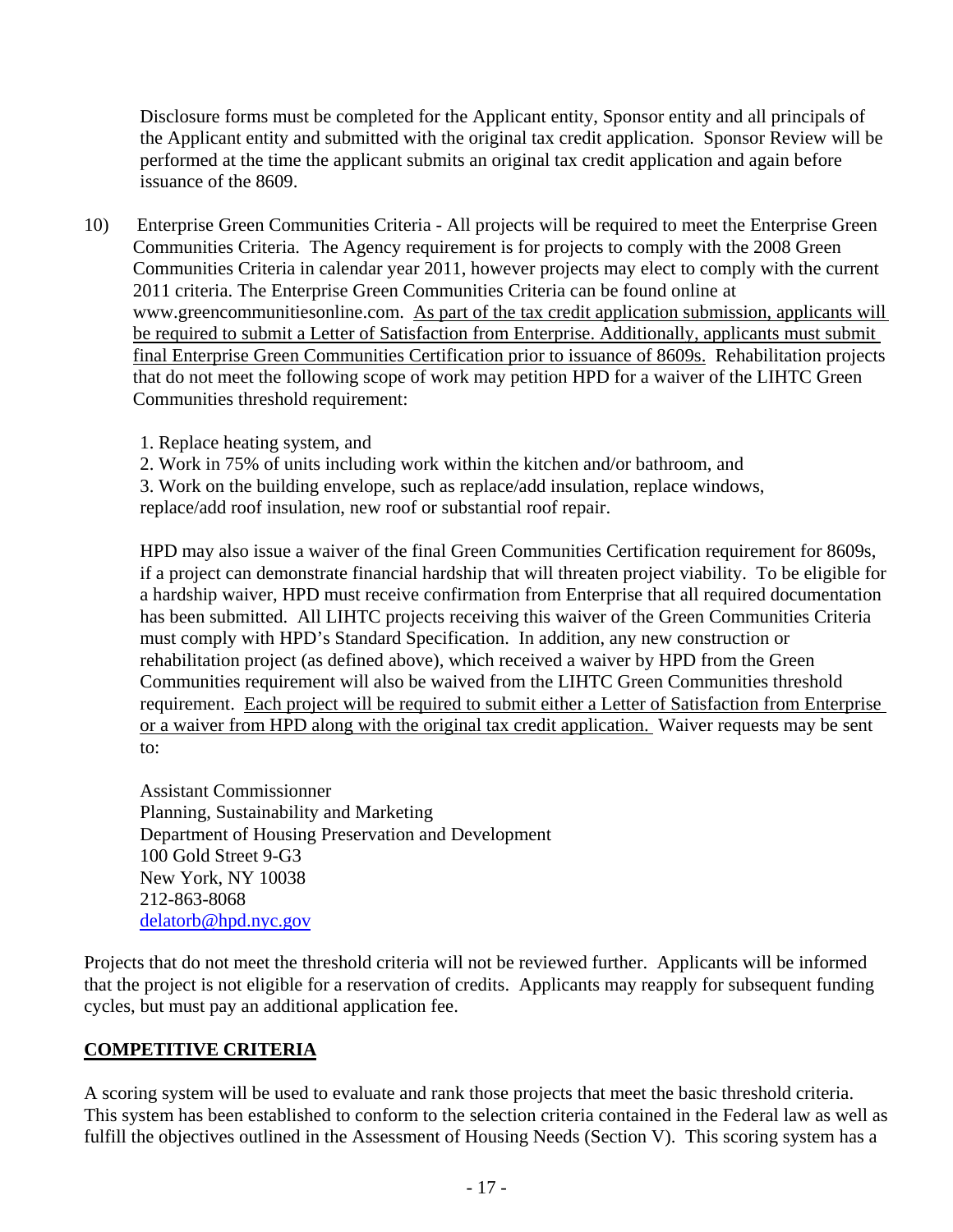maximum attainable score of 100 points, including special priority points that may be given to a project that the Commissioner of HPD determines to be an important initiative or unique opportunity to meet basic local housing objectives.

All elections made by the applicant on the original tax credit application will be included in the project's Regulatory Agreement and will remain in full force for the duration of the Regulatory Agreement unless otherwise specified. The elements for which competitive points will be awarded are:

### **A. PROJECT OCCUPANCY (Maximum points 21)**

- 1) Permanent Housing for the Homeless For this purpose, "homeless" shall be defined to mean either homeless singles or families referred by HPD, the NYC Department of Human Resources (HRA) or the NYC Department of Homeless Services (DHS).
	- a) Projects that set aside at least 10% of residential rental units for homeless provided that Section 8 or comparable subsidy is available.
	- b) Households with Children Projects where at least 10%, 20% or 30% of the low-income units are two bedrooms or larger. Points are awarded on a sliding scale basis.
- 2) Low Income / Very Low Income Occupancy Projects that exceed the minimum threshold requirements of Section 42 will receive additional points.
	- a) Projects that set aside at least 50%, 65%, or 80% of units for low-income tenants (60% of median or lower). Points are awarded on a sliding scale basis.
	- b) Projects that either elect the 20/50-threshold test, or otherwise set aside at least 20%, 30%, or 40% of units for very low-income tenants (50% of median or lower). Points are awarded on a sliding scale basis.
- 3) Special Needs Populations Special needs groups include homeless persons and families, persons who are mentally ill or disabled, persons with AIDS, substance abusers, and survivors of domestic violence and their families.
	- a) Projects that set aside 35% or more of units for Special Needs groups and provide evidence of adequate provision of support services for the intended population by including a letter of interest from a social service agency [e.g. Office of Alcoholism and Substance Abuse Services (OASAS), Office of Mental Health (OMH), Office of Mental Retardation and Development Disabilities (OMRDD), the NYC Human Resources Administration (HRA) or the Department of Homeless Services (DHS)], stating that the agency has reviewed the project and determined that the applicant will be eligible for operating subsidies and/or supportive housing services through the agency.
	- b) Sponsors that have previous experience in this type of housing or service delivery.
- 4) Public Housing Waiting Lists Scored on whether the sponsor has committed in writing to the Agency to designate at least 20% of the low-income units in which special priority will be given to households on waiting list for public housing for a period of 30 years.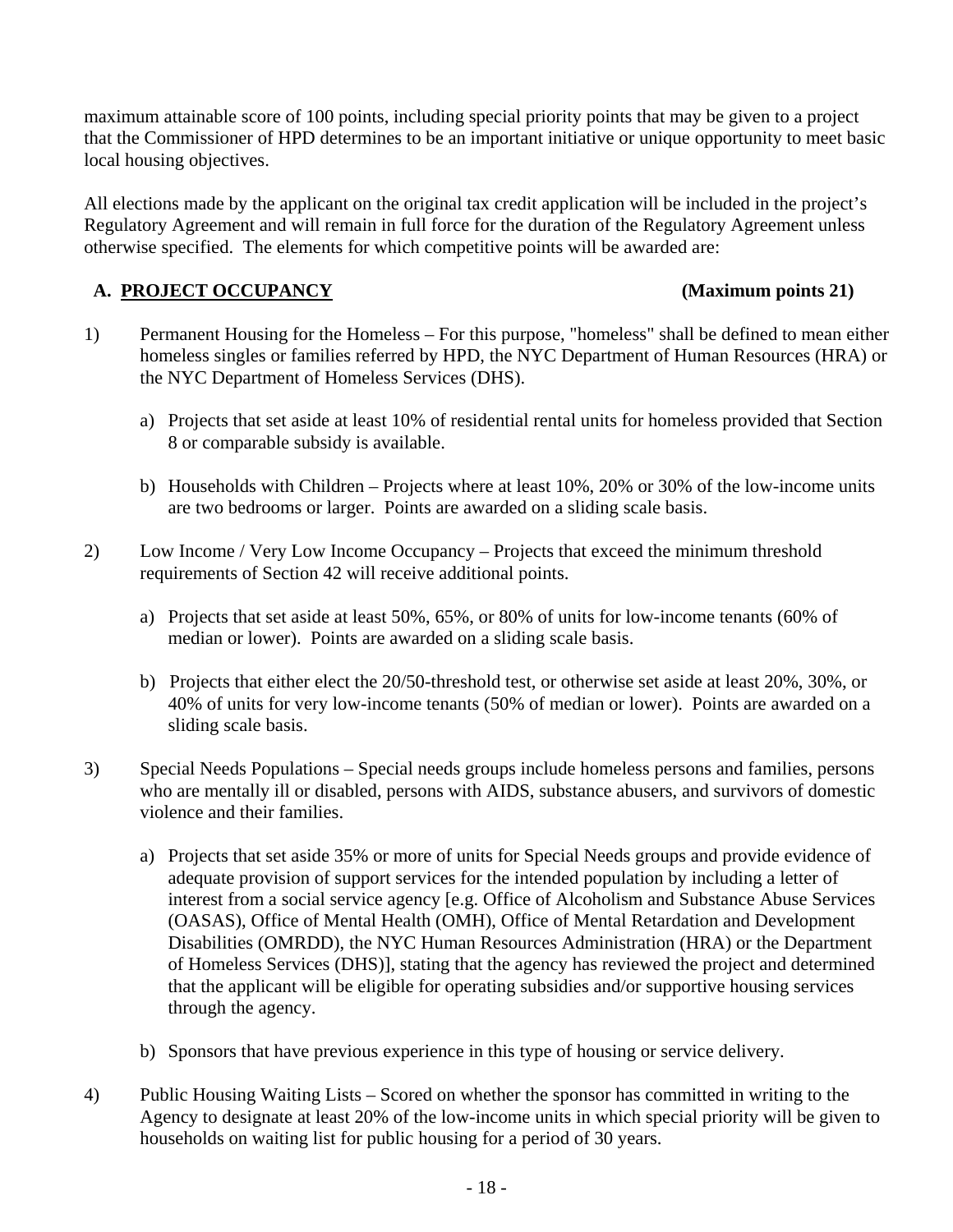### **B. PROJECT FINANCING AND DEVELOPMENT COSTS (Maximum points 26)**

- 1) Public Financing Projects that attract or retain HPD subsidies. Evidence of subsidy (a commitment letter from the appropriate HPD program) must be submitted identifying the subsidy and the terms and conditions for its receipt.
- 2) HOME subsidy Projects that attract or retain HOME subsidy. Evidence of HOME subsidy (a commitment letter from the appropriate HPD program) must be submitted identifying the HOME subsidy and the terms and conditions for its receipt.
- 3) Firm Financing Commitments Projects with evidence of firm commitments for financing. Firm financing commitments do not include proposals, letters of interest, term sheets, or financing contingent on either loan committee approval or availability of tax credits, or any similar document.
- 4) Developer Fees Projects with developer fees of 13% or less of development costs (total development costs less developer fee, operating and other reserves, syndication and partnership costs). Points are awarded on a sliding scale basis.
- 5) Acquisition Costs Projects that include acquisition costs of at least \$100,000 for land and/or existing building(s).
- 6) Efficiency of Financing Projects where proposed tax credit equity is 40% or less of total project cost.

# **C. PROJECT CHARACTERISTICS (Maximum points 16)**

- 1) Targeted Areas Scored on whether the project is located in a geographic area defined by HPD as an area of special need or where HPD determines the project will have a catalytic effect in that it will encourage further development or redevelopment in the community, such as inclusionary housing zoning areas.
- 2) Existing Housing Rehabilitation projects that are part of an Urban Renewal plan.
- 3) Acquisition From the City Projects where buildings are acquired from the City of New York.
- 4) Tenant Ownership Scored on whether the sponsor has committed in writing to the Agency that the project is intended for eventual tenant ownership at the end of the extended use compliance period To receive points, the applicant must include a plan deemed acceptable by HPD for ensuring the feasibility for the affordability period.
- 5) Efficiency of Scale Projects with at least 30 units per building.
- 6) Historic Projects where an existing building is landmarked, designated as historic, or located in a historic district, as defined by local, state, or federal law.
- 7) Preservation Projects Projects that preserve existing affordable housing that either: a) have, and continue to use if possible, project-based rental assistance and/or operating subsidy; b) have a loan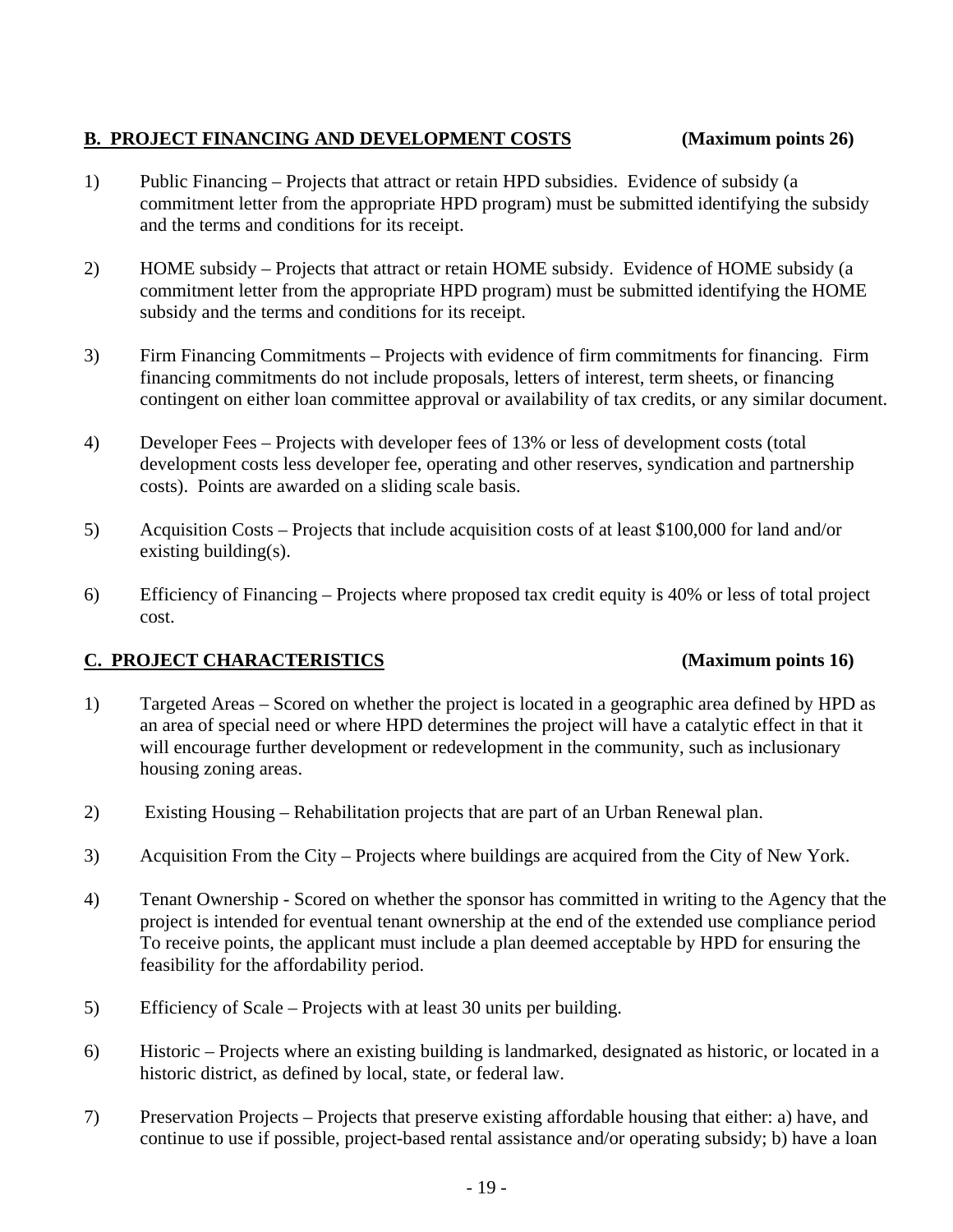made prior to 1984 from any of the following loan programs: HUD 202/811, 221(d)3 or (d)4 or 236; c) an HPD LIHTC Preservation Program where HPD has approved a resyndication plan.

# **D. APPLICANT CHARACTERISTICS (Maximum points 7)**

## 1) Experience – Applicants (owner and/or developer) with demonstrated capacity for undertaking the development, management and/or ownership of a Low Income Housing Tax Credit project.

- a) Successful experience as developer Low Income Housing Tax Credit projects.
- b) Success in the operation and/or management of Low Income Housing Tax Credit project.
- 2) CHDO Organizations Applicants that are HPD certified Community Housing Development Organizations (CHDO) under the HOME program.
- 3) HPD Development History and Problems Applicants who have previously received tax credit allocations or other development financing from HPD will be reviewed for outstanding problems on previous projects. Points will be deducted for applicants who are principals in any of the following:
	- a) Projects with outstanding instances of uncorrected Tax Credit noncompliance. (1 point deducted for each uncorrected finding, up to a maximum of 15 points)
	- b) Projects with outstanding instances of uncorrected HOME noncompliance. (1 point deducted for each uncorrected finding, up to a maximum of 15 points)
	- c) Projects whose credit allocations have been returned to or recaptured by HPD. (5 points deducted for any return or recapture of credits)
	- d) Projects that are in default or workout status. (10 points deducted for any such project)

#### **E. EXTENDED LOW INCOME USAGE (Maximum points 15)**

Additional Years of Affordability Projects which pledge to extend the low-income affordability period by 30 years beyond the 30 years required under Section 42. (Additional affordability period will be reflected in the Regulatory Agreement for the project.) To receive points, the applicant must include a plan deemed acceptable by HPD for ensuring the feasibility for the full 60 year affordability period.

#### **G. PROJECT READINESS (Maximum points 5)**

- 1) Approved Contractor Price Projects that can provide evidence that the general contractor has been selected by the owner and, if necessary, approved by the construction lender, and that the contractor's price has been approved by the owner and construction lender.
- 2) Construction Start Projects that have submitted construction permit documents to the New York City Department of Buildings (DOB) that indicate a construction start or an imminent start, as evidenced by printed documents from the DOB Buildings Information System (BIS) including the permit number, OR, adequate evidence of approval of construction documents by the construction lender, including HPD.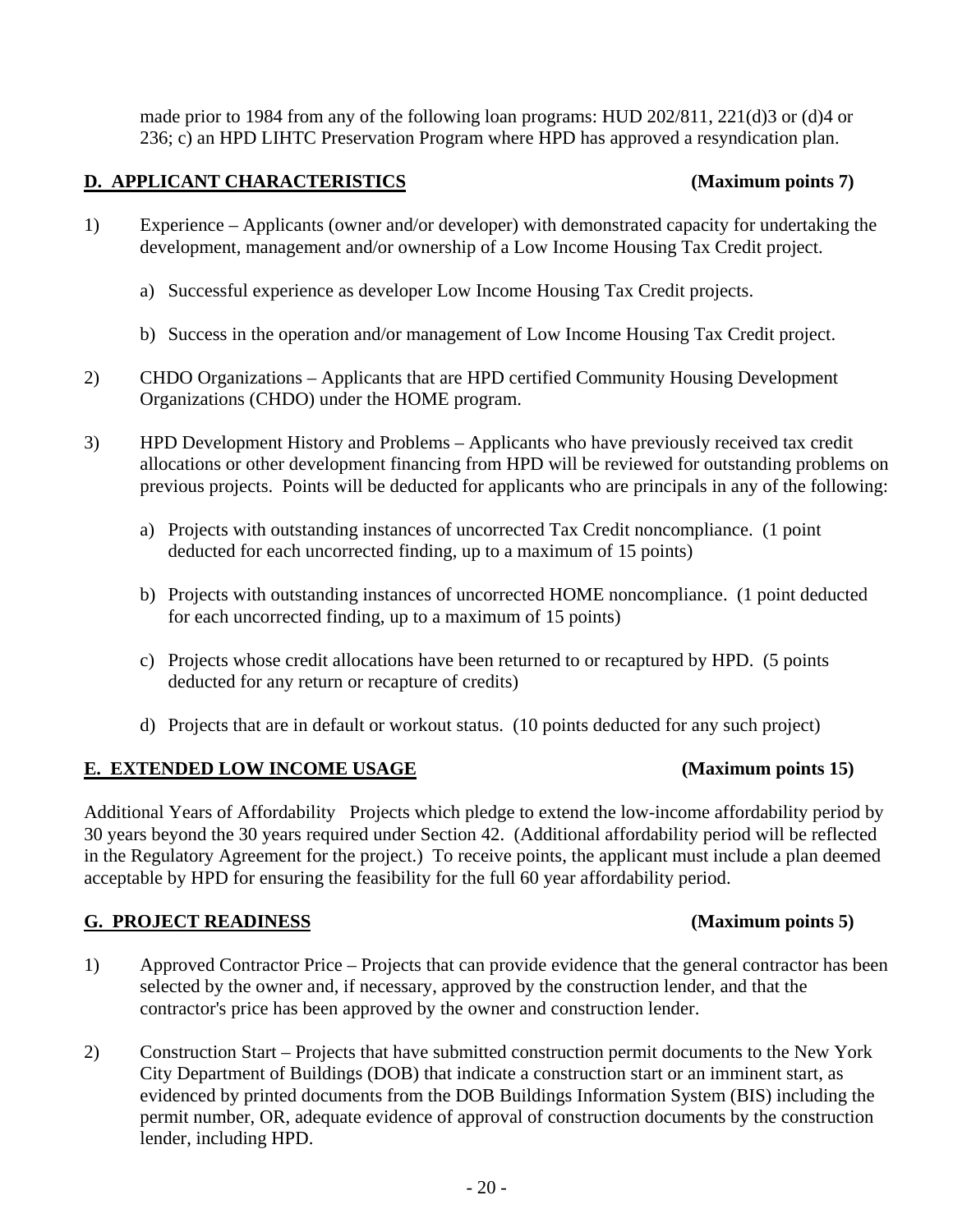# **G. SPECIAL PRIORITY POINTS (Maximum points 10)**

Projects the Commissioner of HPD determines to be an important initiative or unique opportunity to meet the basic local housing objectives.

HPD will evaluate projects according to their strength in meeting the selection criteria, and award points accordingly. The results of the evaluation will be determined by HPD in its sole discretion. Any complete application which meets the eligibility review criteria but is not selected for a credit reservation will be placed on a waiting list to ensure a continuous flow of quality projects should additional credit authority become available before the next funding round. The waiting list will be terminated at the commencement of a new funding round.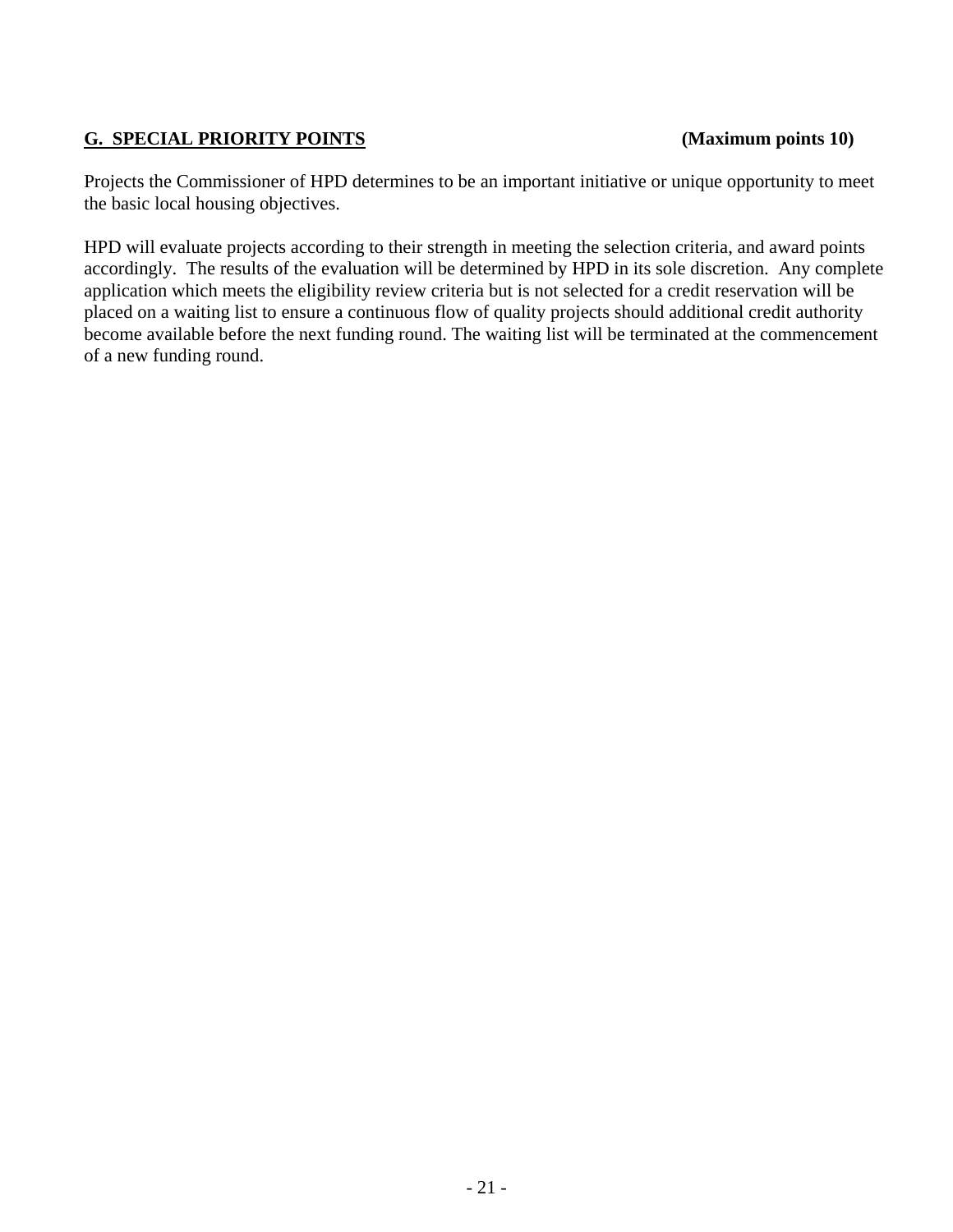# **VII. PROJECT UNDERWRITING**

The following guidelines apply equally to projects competing for an allocation of credits under HPD's Credit Authority and to "as-of-right" credits for tax-exempt bond financed projects. The determination of the amount of credit to be allocated to projects and the underwriting of projects will be made at each of the following times:

- 1) At Initial Review and Evaluation of the application for tax credits.
- 2) Prior to issuance of a Carryover Allocation of tax credits (not applicable to "as-of-right" credits).
- 3) Prior to Certification of Allocation, i.e., when the project is placed in service.

A pre-requisite for underwriting will be the submission of the rent structure, development and operating budgets, and financing and syndication plans. (Applications, Carryover Allocation forms and Financial Update forms specifying the information required may be obtained from HPD.)

HPD will establish underwriting guidelines to ensure project feasibility and determine that credit allocated does not exceed the amount needed. Section 42 requires that two forms of financial analysis be employed in determining the amount of the credit allocation:

- 1) Qualified Basis Analysis Based on:
	- a) Total qualified costs as adjusted, where allowable, for high cost areas.
	- b) The "applicable fraction," the lower of low-income units or floor space.
	- c) The monthly credit rate in effect; HPD will calculate the maximum credit amount for which the project could qualify.
- 2) Sources and Uses Analysis HPD will compare total project costs (as adjusted to exclude the cost of Syndication Fees, Limited Partnership (or Upper Tier) Reserves, and Bridge Loan Fees and Interest) and total financing available to determine what, if any, gap in project financing exists. The amount of credit needed to generate equity to fill the gap is then calculated.

The amount of credit allowable will be the lower of the two amounts calculated above. (Actual allocation amounts may be lower than the amount allowable, depending on the availability of credit authority.)

The following guidelines will be employed in performing the financial analyses described above.

1) Development Costs – All development costs will be reviewed for reasonableness as required under Section 42. As general reference points, HPD may refer to development cost guidelines used by the Agency's own financing programs or to general industry standards. Costs may be reviewed both on a line-by-line basis, as well as on a total cost per unit basis. HPD will consider reasonable variations in cost based on project location, the scope of work involved, whether prevailing wage rules apply, and other factors unique to the project. The following specific guidelines will apply to all projects applying for tax credits: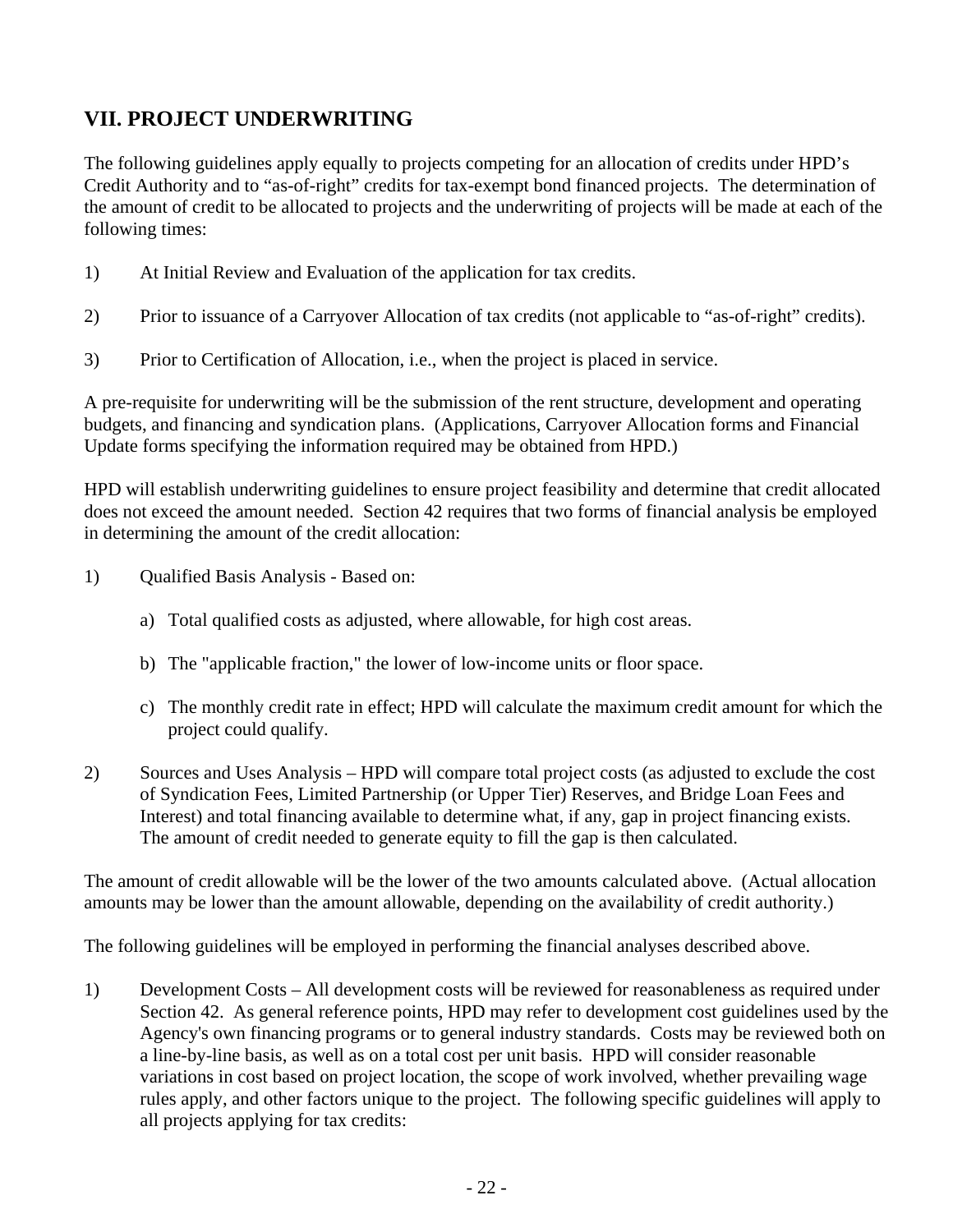- a) Eligible Basis In performing the Qualified Basis Analysis for Rehab/Construction credits, HPD will recognize Eligible Basis in amounts not exceeding \$300,000 per residential unit. For competitive 9% projects this maximum will apply the year the project first applies. For "as-ofright" 4% bond projects this maximum will apply the year the project submits a "financial update" in anticipation of an IRS Form 8609. However, the Commissioner of HPD has the right to waive the eligible basis maximum if the applicant can demonstrate there is good cause to do so. Waiver requests must be in writing and include documentation in support of the request.
- b) Cost Increases At the 8609 stage of underwriting, HPD reserves the right to disallow costs that are not either: (a) identified in the initial application, or (b) based on unforeseen conditions. For all projects, documentation and justification of any significant cost increases may be required.
- c) Acquisition Costs Acquisition costs exceeding \$500 per unit will not be recognized unless supported by a current independent appraisal of "as-is" value as it exists in the market today. (HPD appraisals are also acceptable.) For projects with acquisition costs in excess of \$20 million, applicants must submit two independent appraisals. For projects seeking acquisition credits, the appraisal date must be within one year prior to the date of acquisition and the credit rate in effect at the time the property was acquired will be used to calculate the acquisition credit. If a project receives financing from an HPD loan program and the acquisition amount approved by the loan program is less than the appraised value, only the cost approved by the loan program will be recognized. This cap applies for purposes of the Qualified Basis Analysis, the Sources/Uses Analysis, and for calculating the allowable Developer Fee. All appraisals must be on letterhead, executed, dated and marked final.

HPD may reduce any allowable costs where it finds there is an identity of interest among the parties to the sale, such as common financial interests; common officers, directors or stockholders; or family relationships between officers, directors, or stockholders.

- d) Loan Interest HPD may recognize in eligible basis interest on loans made by a limited partner to a project. In such cases, documentation must be submitted that demonstrates the transaction is a bona fide loan that is repayable by a definite maturity date. HPD may require an attorney's opinion that supports a finding that the transaction is a bona fide loan, and may also require documentation identifying the use of the loan proceeds and that the loan is financially necessary for the success of the project, as determined by HPD in its sole discretion.
- e) Developer Fees The term "Developer Fee" shall refer to and encompass all compensation for development services, including all staff and overhead costs, developer profit, and the cost of consultants (financial, construction monitoring, relocation, and other consultants) engaged by the developer to perform development services. In performing the Qualified Basis Analysis and Sources/Uses Analysis, HPD will recognize Developer Fees in amounts not exceeding 15% of improvement costs and 10% of acquisition costs. For this purpose "improvement costs" excludes Developer Fee, reserves and syndication and partnership expenses.
- f) Deferred Developer Fees HPD will recognize deferred Developer Fees in the Qualified Basis and Sources and Uses analyses only when all the following conditions are met:
	- i) Total Developer Fee, including any deferred portions, does not exceed the 15% standard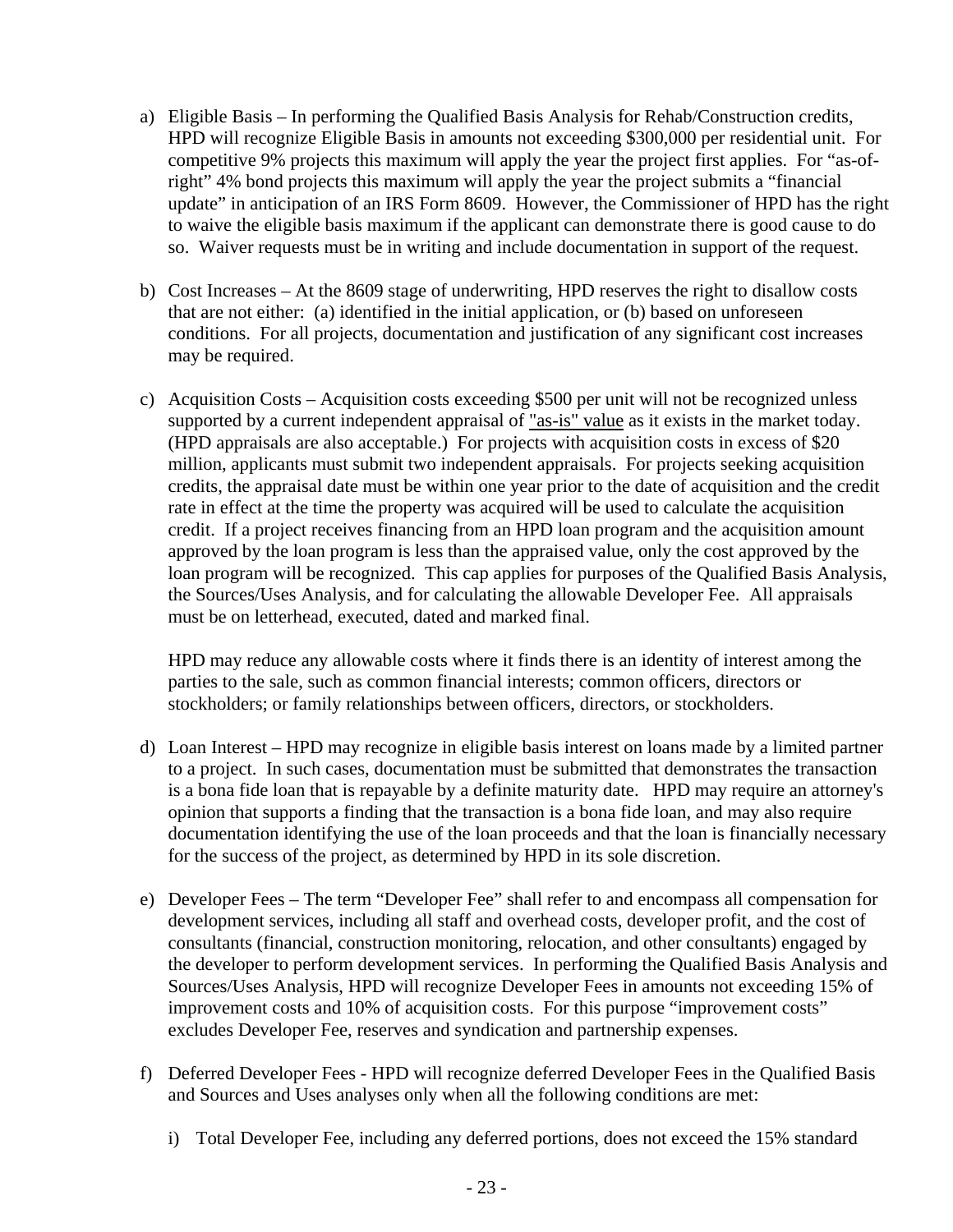described above,

- ii) the owner's liability for such fees is incurred under a valid development agreement and reflected in the partnership documents, and
- iii) the applicant can demonstrate in a manner acceptable to HPD that a clear source of revenue exists, usually cash flow, to enable the deferred fees to be paid within 12 years of the expected placed in service date of the project.
- g) "Waived" Developer Fees In calculating the credit amount, HPD will recognize Developer Fees only if they are:
	- i) Included in the application's development budget, and
	- ii) reflected as a non-contingent liability in the partnership documents. These requirements will apply whether or not such Developer Fees are included in Eligible Basis, and whether or not the developer may subsequently waive the fee.
- h) Disclosure of Upper Tier Partnership and/or Any Other Fees Applicants must disclose any fees paid at the upper tier partnership level and/or any other fees paid to any parties to the transactions involving the syndication, development and/or operation of the project. Projects will be evaluated to determine if the fees are reasonable and necessary. HPD may adjust credit allocations by an amount equal to any fees that HPD finds to be excessive or unnecessary.
- i) Reserves Projects will be evaluated to determine that operating reserves are adequate (but not excessive) to insure project affordability and viability over the project term. "Standalone" projects must have replacement reserves equal to at least \$300 per unit per year. Operating reserves for "standalone" projects must equal at least 6 months operating expenses, debt service and replacement reserve payments. Additional amounts necessary to provide operating assistance to support very low income, homeless and special needs populations may be permitted. All reserves, whether funded from the Developer Fee or separately, must be irrevocably committed to the project. For purposes of analyzing reserves, HPD may review a project's income and expense data and cash flow analyses, as it deems necessary, and may require justification for reserves required by lenders or investors. Reserve amounts considered by HPD to be excessive may be reduced for purposes of performing the Sources/Uses analysis.
- j) Identity of Interest Identity of Interest shall mean any financial, familial or business ownership relationship between any general partner and any participant in the project's development. This includes, but is not limited to, existence of a reimbursement arrangement or exchange of funds; common financial interests; common officers, directors or stockholders; or family relationships between officers, directors, or stockholders.

HPD may reduce any allowable costs where an Identity of Interest has been found among the parties to the transactions involving the syndication, development, and/or operation of the project. All applicants will be required to submit an affidavit disclosing the nature of any identity of interest. Where an identity of interest exists among parties to the sale, development, and/or operation of the project, the applicant will be required to demonstrate expenditures to be customary given the financial structure of the project. HPD may also request that the applicant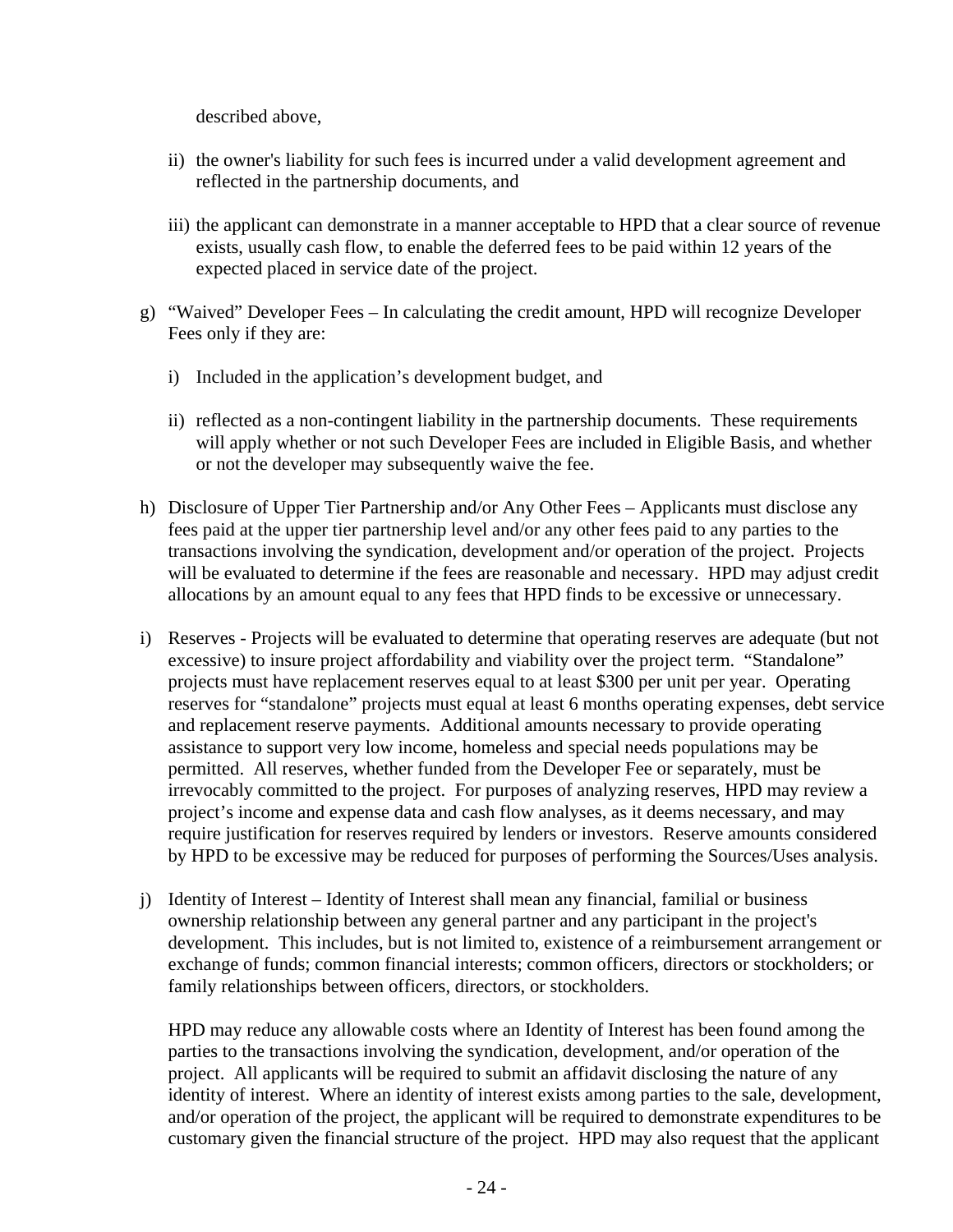provide information regarding all officers, directors and principal shareholders of the development and contracting organizations and their relationship to the project and each other.

2) Financing – All sources of financing will be examined. All developments must demonstrate that sufficient sources are available to the project to assure feasibility. Evidence of commitment must be provided for all debt financing, including specific amounts and terms of repayment. At the Carryover Allocation stage all financing commitments must be firm. Evidence of commitment must confirm the amounts and terms of financing stated in the application. HPD reserves the right to review debt service coverage ratios, to calculate the amount of debt the project could support, and to use such imputed debt amounts in its Sources and Uses Analysis, if it deems appropriate. "Standalone" projects must demonstrate a debt service coverage ratio of at least 1.15, and positive cash flow. In accordance with Section 42, all final executed and recorded legal and loan documents, including final permanent loan documents, supporting the information represented in the Financial Update must be submitted prior to issuance of the 8609.

For related party and unconventional loans, the following must be submitted:

The Lender must represent in writing that (i) the note is negotiable, recourse and repayable, (ii) it intends to take the necessary actions as a reasonably prudent lender would take to enforce its rights under the note to collect payment of the debt, (iii) it will treat the loan as an asset in accordance with the generally accepted accounting principals.

The Borrower must represent in writing that (i) the note is negotiable, recourse and repayable, (ii) it intends to repay the loan in accordance with the terms of the note, (iii) there are no formal or informal understandings or arrangements with the lender that the will be forgiven, and (iv) it will not request the lender to forgive the loan in the future.

Additionally, HPD may require an attorney's opinion that supports a finding that the transaction is a bona fide loan, and may also require documentation identifying the use of the loan proceeds and that the loan is financially necessary for the success of the project, as determined by HPD in its sole discretion.

- 3) Syndication Proceeds In calculating the amount of credit required to fill any financing gap identified in the Sources and Uses Analysis, HPD will use an assumed minimum net equity raise factor, which shall be determined by the agency yearly, based on the agency's evaluation of current market trends. This raise factor will be applied as follows:
	- a) Timing of Analysis The assumed minimum raise factor will be used for analyses conducted at the initial application and Carryover Allocation stages, unless the applicant has provided documentation of the actual raise factor pledged by the investor. If the actual raise factor is known, HPD will utilize the higher of the actual or the assumed minimum. At the "8609" stage, applicants must provide documentation of actual net equity. At this stage, HPD will utilize the higher of the actual raise factor or the assumed minimum factor in effect when the credits were first reserved or allocated.
	- b) Source of Equity If tax credit equity is being raised through syndication, the assumed minimum raise factor (as expressed in cents on the dollar) will apply. If equity is raised through a private placement with a single investor, or if the general partner or the owner is utilizing tax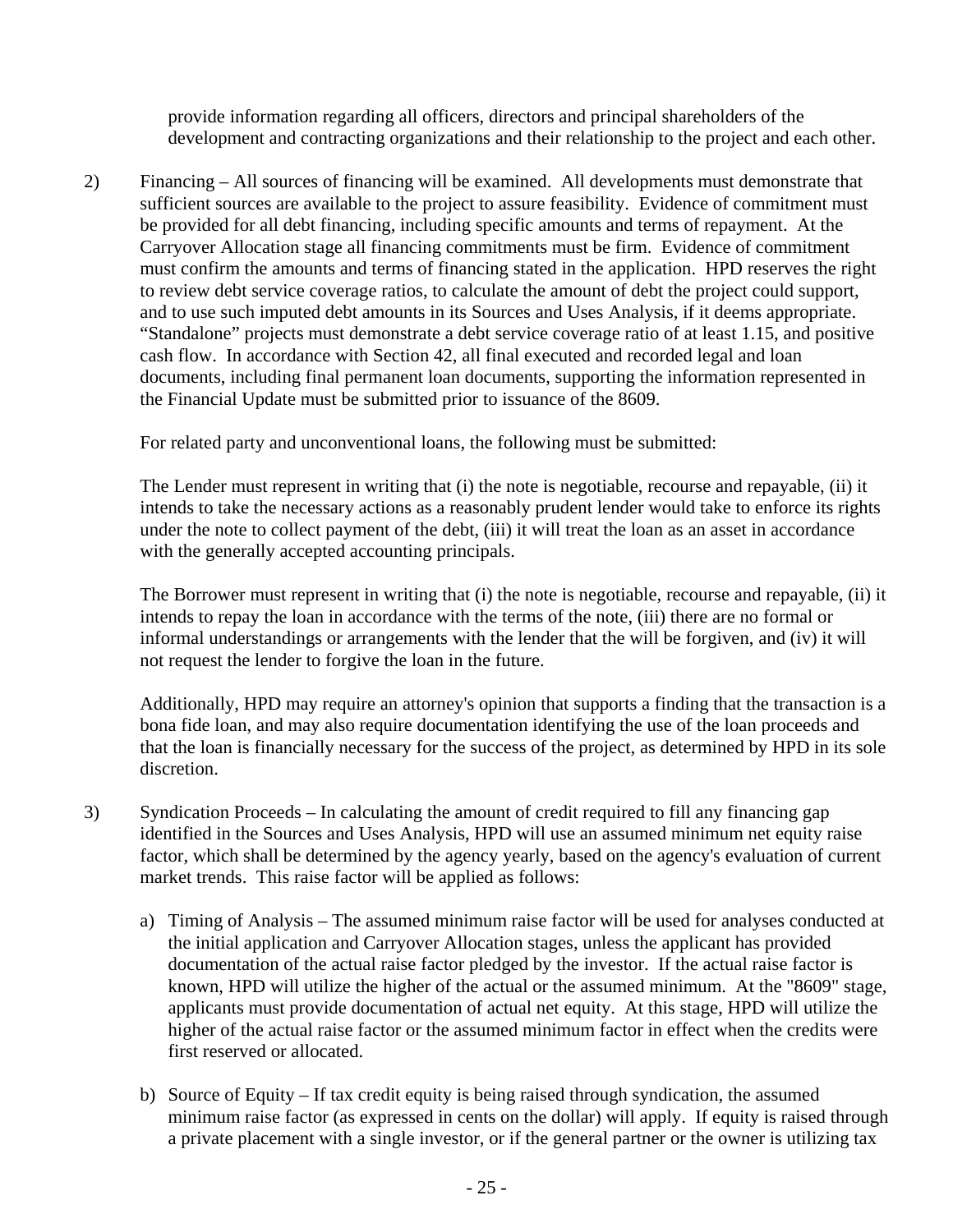credits, the assumed minimum will be increased. Where an identity of interest exists between the developer and syndicator, the equity source will be treated as a private placement.

- 4) Operating Costs The rents and operating budget will be reviewed for reasonableness. As general reference points, HPD may refer to operating cost guidelines used by the agency's own financing programs, or to general industry standards. HPD may establish reasonable assumptions with respect to the rates at which income and expenses can be expected to increase.
- 5) HOME Subsidy Layering When Federal HOME funds are to be used with tax credits, HPD will perform a subsidy layering review to determine that the level of assistance is appropriate and that the project owner will not receive excessive compensation or excessive Federal subsidy through HPD. Under current regulations, where Federal funds other than HOME are used in conjunction with tax credits, HUD performs the subsidy layering review.
- 6) Tenant-Based Section 8 Vouchers "standalone" projects anticipating availability of new tenantbased Section 8 vouchers must be underwritten at rents not greater than the maximum tax credit rents.
- 7) Outstanding Charges or Liens "standalone" projects must not have any outstanding real estate tax, water or sewer charges or liens.
- 8) Rent Rolls "standalone" rehabilitation projects must submit current rent roll with original tax credit application.
- 9) Capital Needs Assessment "standalone" rehabilitation projects must submit a Capital Needs Assessment to show adequate capital needs.

HPD's underwriting and subsequent allocation of credit shall not be construed as a representation or warranty of feasibility or viability of a project.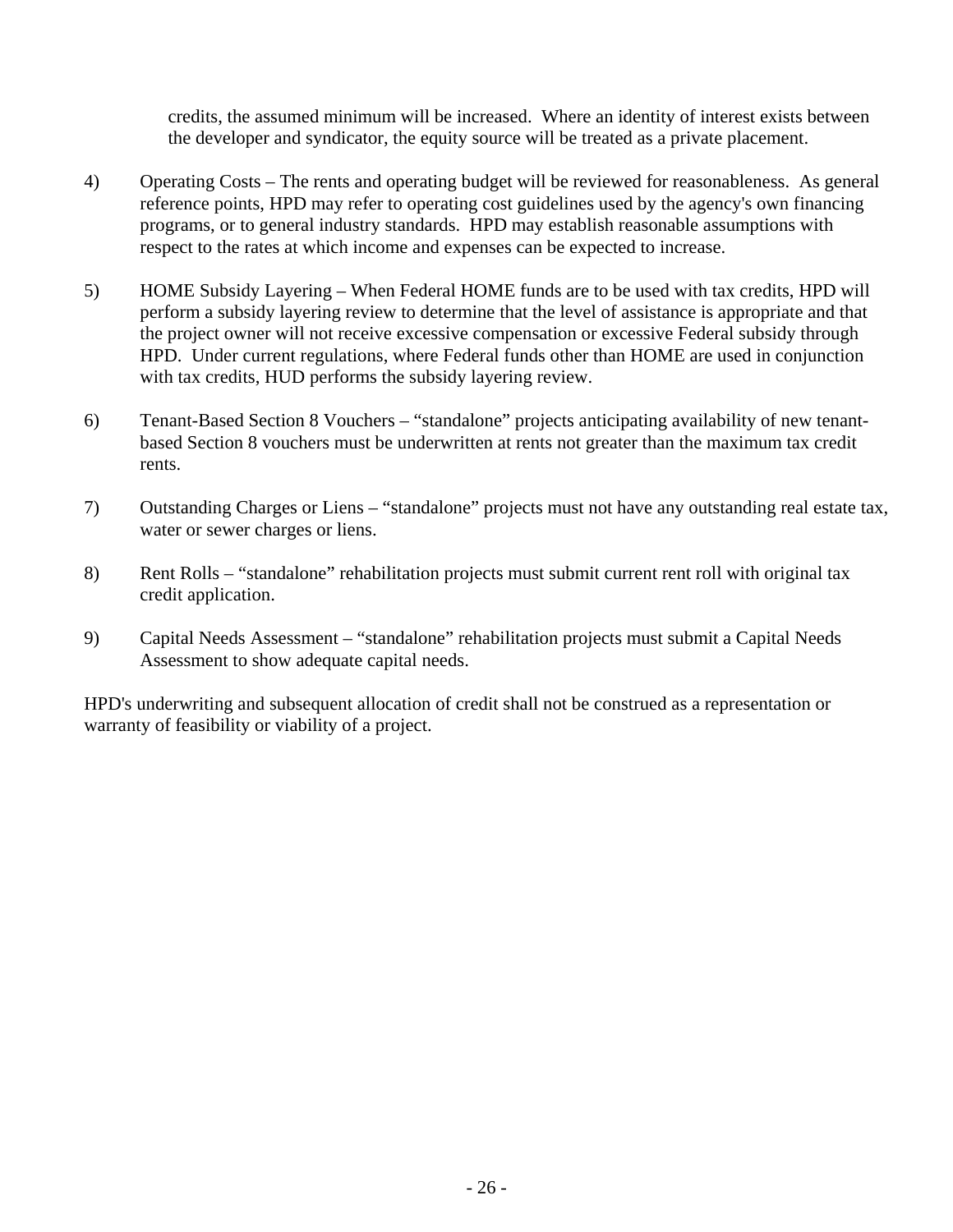# **VIII. ADMINISTRATIVE PROCESS FOR EXTENDED USE PERIOD**

One of the mechanisms by which HPD will discharge its post allocation responsibilities is through enforcement of a regulatory agreement executed with the project owner. (See also Section IX - Compliance Monitoring.) It is required that the regulatory agreement be recorded as a restrictive covenant prior to the issuance of a Certification of Allocation (IRS form 8609) or Carryover Allocation document. In addition, the essential terms of the regulatory agreement as it affects low-income tenants shall be contained in a rider attached to the lease of each low-income unit. The regulatory agreement will specify the following for the low-income portion of the building(s):

- 1) The agreement shall be binding on all successors of the owner;
- 2) The project is subject to the requirements of Section 42 of the Internal Revenue Code of 1986;
- 3) The owner shall agree to attach a lease rider to the lease of each low-income unit on forms provided by HPD that will disclose the restricted rent for such unit;
- 4) The lease rider which the owner must attach to the lease of each low-income unit will require the tenant to annually provide income verifications to the owner;
- 5) The owner shall agree under the regulatory agreement that the applicable fraction (as defined in subsection (c) (1) of Section 42 of the Internal Revenue Code) for the building for each taxable year in the extended use period will not be less than the applicable fraction for the building when placed in service;
- 6) The owner shall consent to enforcement in any State court of the extended use requirement by any prospective, present or former income eligible persons;
- 7) The owner shall annually submit to HPD a certification that the building is owned and operated in compliance with the provisions of Section 42 of the Internal Revenue Code and any regulations promulgated thereunder;
- 8) The owner shall not retaliate against any tenant who notifies HPD of alleged violations of the regulatory agreement.

HPD is responsible for enforcing all regulatory agreements and reporting non-compliance to the IRS. All correspondence and/or legal notices relating to the regulatory agreement should be addressed to HPD.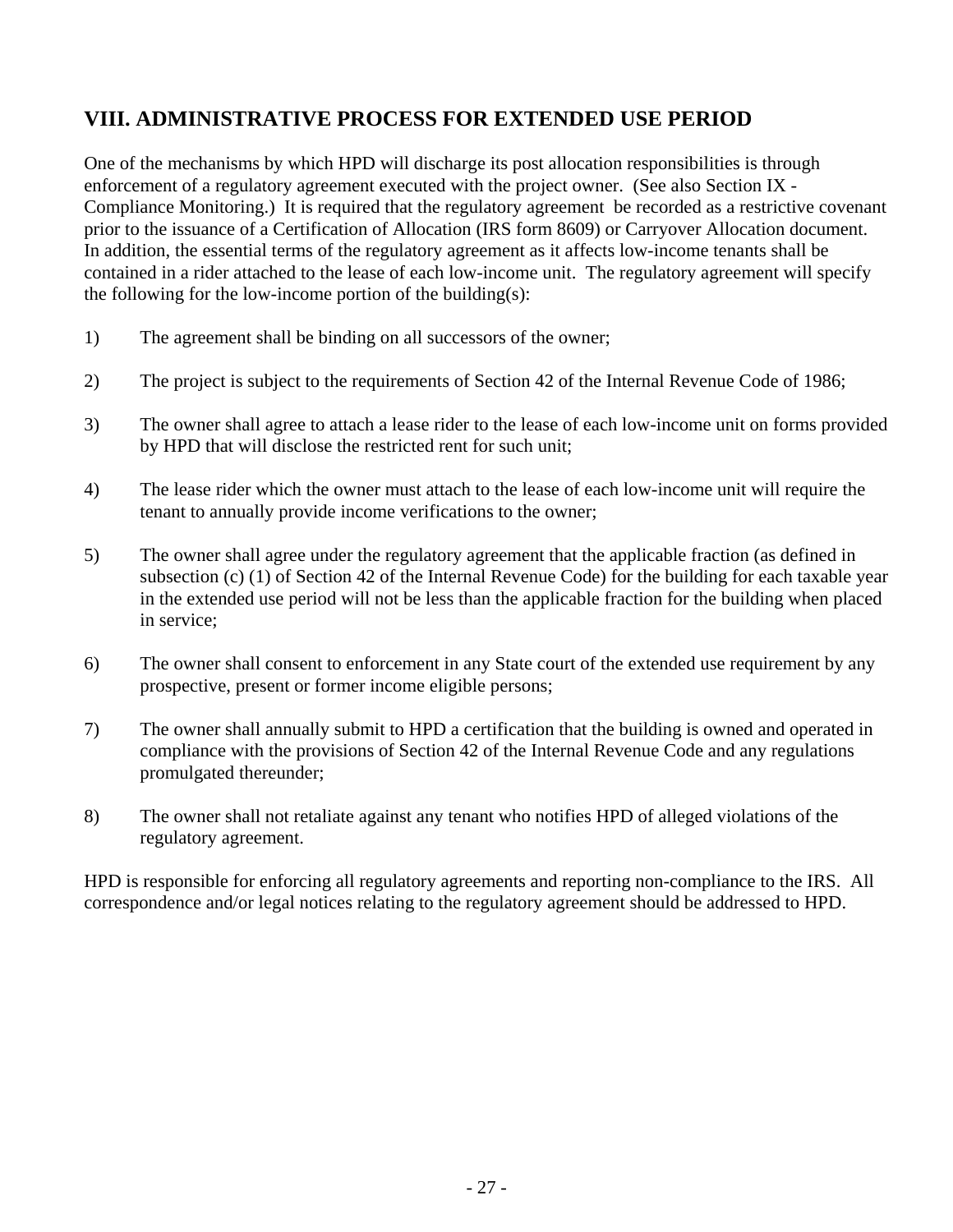# **IX. COMPLIANCE MONITORING**

As a Housing Credit Agency, HPD is required to monitor compliance with Low Income Housing Tax Credit ("LIHTC") requirements for all projects awarded credits by HPD. HPD may delegate its monitoring responsibility in the case of tax-exempt bond financed projects. The agency's monitoring obligations include: a) monitoring record keeping and record retention by project owners; b) receiving and reviewing annual owner certifications; c) making periodic on-site inspections of projects and records; and d) notifying the IRS of non-compliance. The specific IRS requirements that HPD shall monitor are the following:

# **RECORD KEEPING AND RETENTION**

- 1) Record keeping The owner of a LIHTC project shall keep records for each qualified low-income building in the project and make these records available to HPD upon request. These records shall show for each year in the compliance period the following:
	- a) Total number of residential rental units in each building, including the number of bedrooms and size in square feet of each residential rental unit.
	- b) The percentage and location of LIHTC qualified low-income residential units in each building.
	- c) The rent charges for each residential rental unit, including any utility allowances.
	- d) The number of occupants in each LIHTC qualified unit, but only if rent is determined by the number of occupants in each unit under Internal Revenue Code Section 42(g)(2) (as in effect before the amendments made by the Revenue Reconciliation Act of 1989).
	- e) For each building with LIHTC qualified low-income units, all vacancies that occurred in LIHTC units and information that shows when, and to whom, the next available units were rented.
	- f) All annual income certifications submitted by each past and present tenant of LIHTC qualified low-income units.
	- g) The documentation to support certifications (for example, a copy of the tenant's federal income tax return or W-2 Forms or verification of income from third parties such as employers or state agencies) that tenant income is calculated in a manner consistent with the determination of annual income under Section 8 of the United States Housing Act of 1937 ("Section 8").
	- h) The eligible basis and qualified basis of the building at the end of the first year of the credit period (i.e., the first IRS Form 8609 filed with the IRS for each building).
	- i) A description of the character and use of the non-residential portion of each building if included in the building's eligible basis under Internal Revenue Code Section 42(d) (for example, tenant facilities that are available on a comparable basis to all tenants and for which no separate fee is charged for use of the facilities reasonably related to the project).
	- j) Management agreements, all tenant waiting lists, leases, riders, HCR rent registration, complaints, tenant correspondence and related records.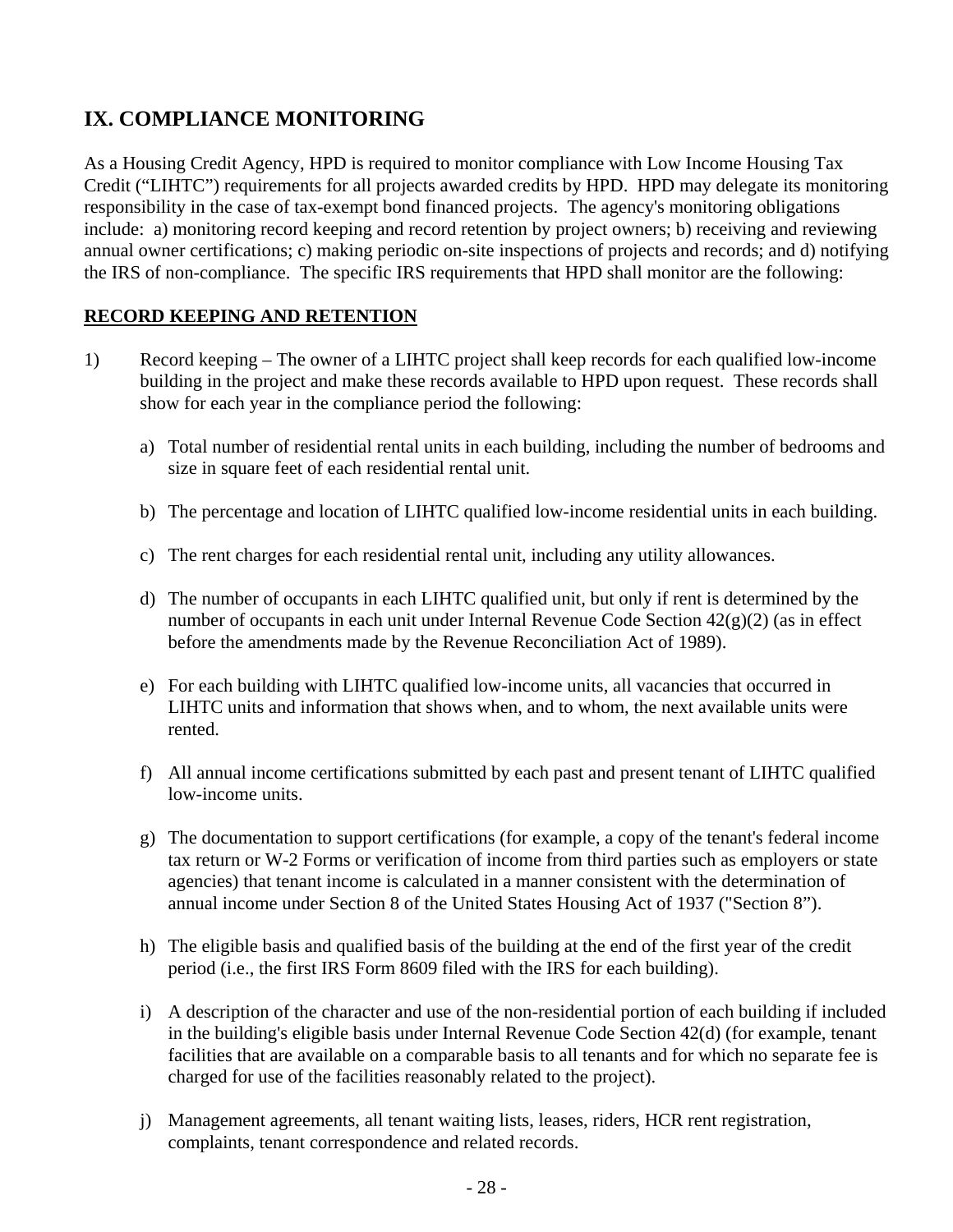- k) Original local health, safety, or building code violation reports or notices that were issued by the State or local government unit responsible for making such inspections.
- 2) Record Retention The owner of a LIHTC project shall retain the above records for each building in the project for at least six years beyond the end of the 30-year extended use period for the building.

## **ANNUAL CERTIFICATION**

Process – Annual certifications shall be submitted for all projects for which an IRS form 8609 has been issued, and shall be submitted annually for the 30-year period during which the project is subject to regulation under Internal Revenue Code Section 42. The owner of a LIHTC housing project shall certify annually under the penalty of perjury that the project or building is in compliance with all state and federal applicable laws, regulations, procedures, policies and contractual obligations in a form approved by HPD ("Owner Certification").

Requirements – The owner certification shall include, but shall not necessarily be limited to, the following elements:

- 1) Part A: Project and ownership data.
- 2) Part B: Certification that:
	- a) The project meets the requirements of:
		- i) the 20-50 test under Section  $42(g)(1)(A)$ , or the 25-60 test under Sections  $42(g)(4)$  and 142(d)(6) for New York City, whichever minimum set aside test is applicable to the project; and
		- ii) if applicable to the project, the 15-40 test under Sections  $42(g)(4)$  and  $142(d)(4)(B)$  for "deep rent skewed" projects;
	- b) The owner has received an annual income certification from each tenant residing in a LIHTC qualified low-income unit and documentation to support that certification;
	- c) Each LIHTC qualified low-income unit in the project is rent restricted under Section  $42(g)(2)$ ;
	- d) All LIHTC qualified low-income units in the project were for use by the general public, and there has been no finding of discrimination under the Fair Housing Act (including an adverse final decision by the Secretary of the Department of Housing and Urban Development (HUD), an adverse final decision by a state or local fair housing agency, or an adverse judgment from a federal court.)
	- e) All LIHTC qualified low-income units in the project are used on a non-transient basis (except for transitional housing for the homeless provided under Section  $42(i)(3)(B)(iii)$  or single-room occupancy units rented on a month-by-month basis under Section  $42(I)(3)$  (B)(iv);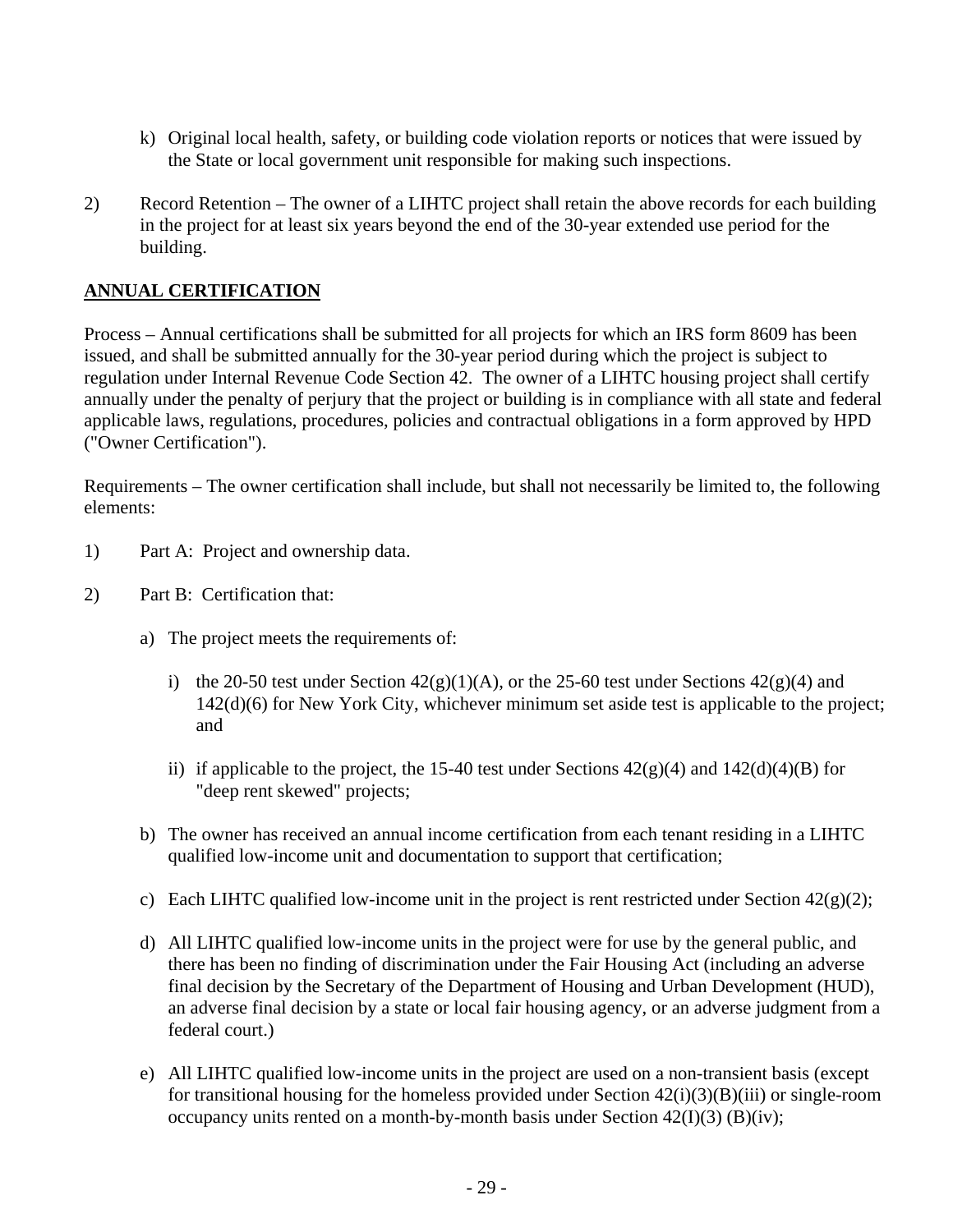- f) Each building in the project is suitable for occupancy, taking into account local health, safety, and building codes, and no State or local government unit responsible for making local health, safety, or building code inspections issued a violation report for any building or unit in the project. (If a violation report or notice was issued during the calendar year covered by the certification, a summary of such violations(s) must be included with the certification, and the owner must state whether the violation has been corrected;
- g) There has been no change in the eligible basis (as defined in Section  $42(d)$ ) of any building in the project; or if there has been such a change(s) the owner shall certify to the nature of the change(s) on a building by building basis;
- h) There has been no change in the applicable fraction (as defined in Section  $42(c)(1)(B)$ ) of any building in the project; if there has been such change(s) the owner shall certify to the nature of the change(s) on a building by building basis;
- i) All tenant facilities included in the eligible basis under Section 42(d) of any building in the project, such as swimming pools, other recreational facilities, and parking areas are provided on a comparable basis without charge to all tenants in the building;
- j) If a LIHTC qualified low-income unit in the project became vacant, reasonable attempts were, are being, or will be made to rent that unit or the next available unit of comparable or smaller size to tenants having a qualifying income before any units in the project were or will be rented to tenants not having a qualifying income;
- k) If the income of tenants of a LIHTC qualified low-income unit in the project increased above the limit allowed in Section  $42(g)(2)(D)(ii)$ , the next available unit of comparable or smaller size in the project was rented to tenants having a qualifying income, unless the project qualified for "deep rent skewing";
- l) An extended low-income housing commitment (regulatory agreement) as described in Internal Revenue Code Section  $42(h)(6)$  was in effect (for buildings subject to Section  $7108(c)(1)$  of the Revenue Reconciliation Act of 1989), including the requirement under section  $42(h)(6)(B)(iv)$ that an owner cannot refuse to lease a unit in the project to an applicant because the applicant holds a voucher or certificate of eligibility under Section 8 of the US Housing Act of 1937; and
- m) The project has been operated in compliance with the HPD regulatory agreement (if applicable).

#### **Additional Tenant Data Collection**

HUD now requires based on Section 2835(d) of the Housing and Economic Reform Act of 2008, that each State agency administering tax credits under section 42 of the Internal Revenue Code of 1986 (low-income housing tax credits or LIHTC) to furnish HUD, not less than annually, information concerning the race, ethnicity, family composition, age, income, use of Section 8 rental assistance or other similar assistance, disability status, and monthly rental payments of households residing in each property receiving such credits through such agency.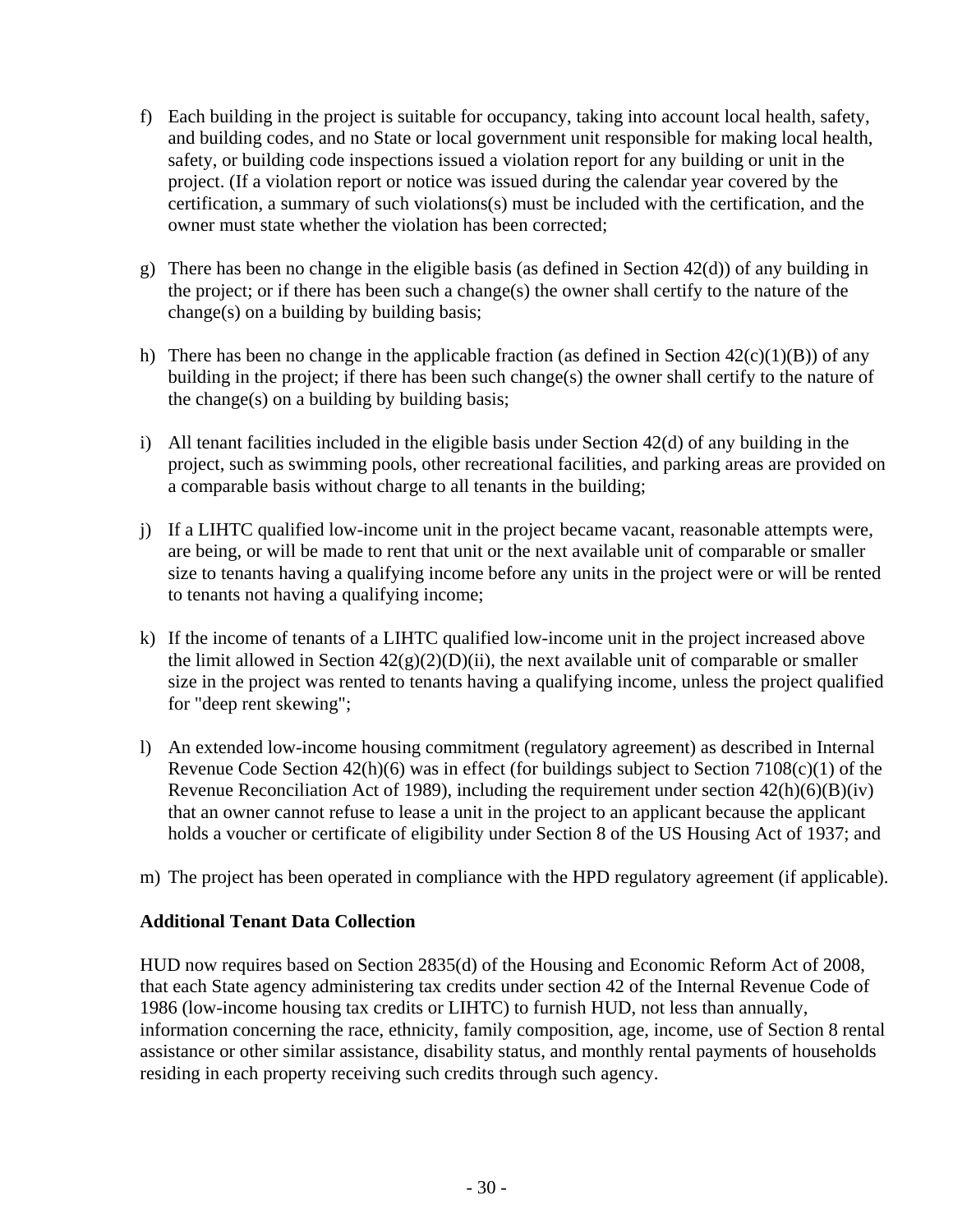Accordingly, owners must provide the additional information as part of the annual certification submission on a revised tenant income certification, or through other forms or processes as HPD may require.

#### **COMPLIANCE REVIEW**

- 1) Review of Owner Certifications HPD shall review the owner certifications for compliance with the requirements of Section 42.
- 2) Inspections HPD shall inspect all new LIHTC projects during the first year they are in compliance monitoring. Subsequently, projects will be inspected at three-year intervals (five-year intervals during the "extended use period"). At HPD's discretion, inspections may be conducted at more frequent intervals. During inspections, at least 20% of apartments will be inspected. Inspections will be conducted according to HUD's Housing Quality Standards ("HQS"). HPD shall provide reasonable advance notice to the owner that an inspection will occur. Such inspections may include, but are not limited to:
	- a) A physical inspection of the building, grounds, individual rental units, common facilities and central systems for general construction.
	- b) Interviews of tenants and project employees.
	- c) Review of all records described in "Record keeping" above.
- 3) Review of Records As part of its on-site inspections, HPD will inspect records of at least 20% of the LIHTC qualified low-income units in all new LIHTC projects during the first year the projects are in compliance monitoring. Subsequently, project records will be inspected at three-year intervals (five-year intervals during the "extended use period"). At HPD's discretion, inspections may be conducted at more frequent intervals. HPD will choose which tenants' records to inspect in such a manner that the owner will not know in advance which units are to be inspected. Those records which must be inspected may include, but will not necessarily be limited to:
	- a) The tenant's initial income certification demonstrating his/her qualification as a low-income tenant at move-in, together with income documentation the owner received to support this certification;
	- b) Annual tenant income re-certifications, together with income documentation the owner has received to support these certifications, except if the owners of projects in which 100% of the residential units are LIHTC qualified low income units, as discussed in the following section;
	- c) Rent Records;
	- d) Review of all records described in "Record keeping" above.

#### **WAIVER OF ANNUAL TENANT INCOME RECERTIFICATION REQUIREMENT**

1) Under section  $142(d)(3)(A)$  of the Internal Revenue Code, the annual income re-certification requirement is not applicable for projects in which 100% of the residential rental units are LIHTC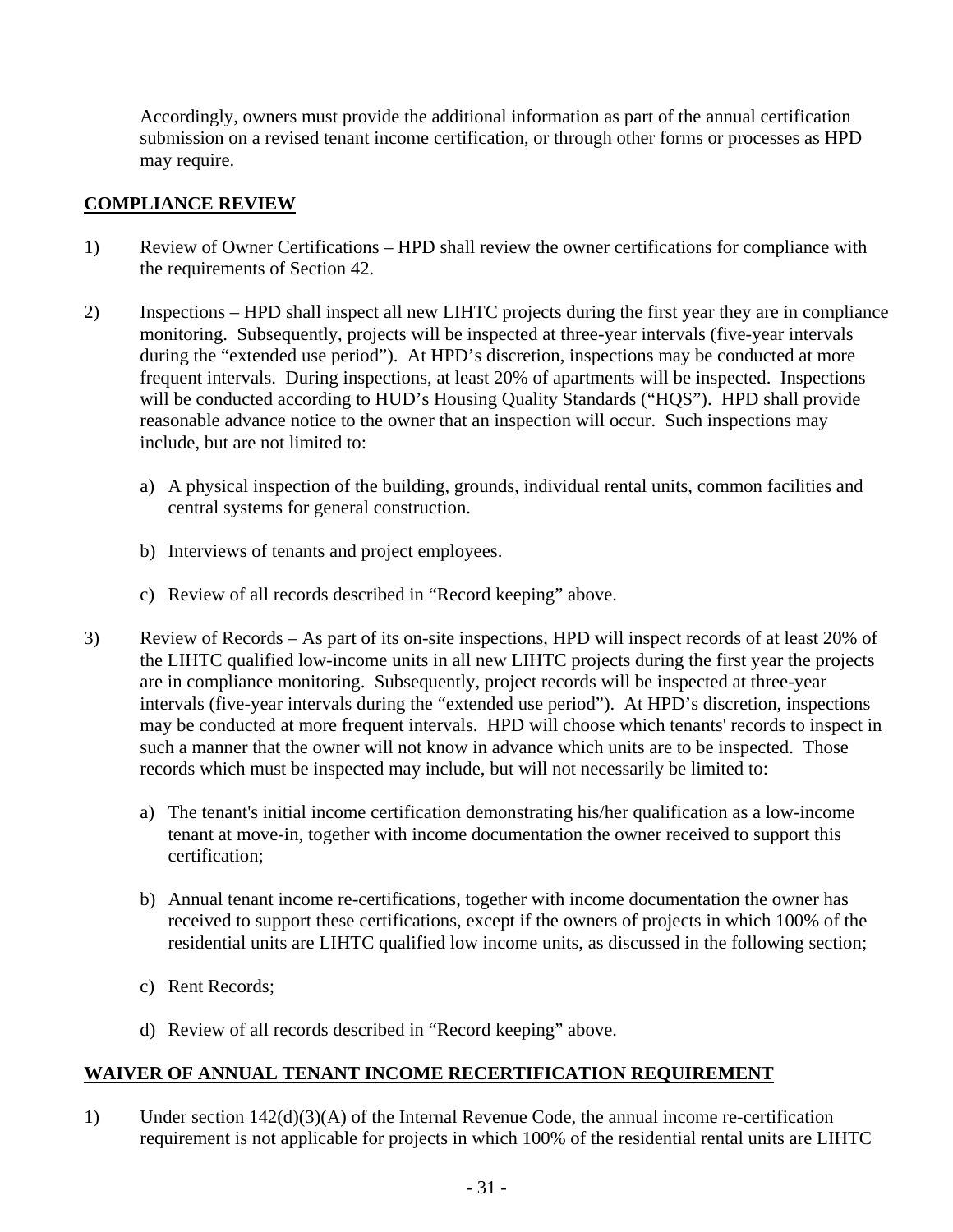qualified low-income units. Projects in which 100% of the residential units are LIHTC qualified low-income units may discontinue annual income re-certification after having completed the initial annual income certification for all units.

2) Irrespective of section 142(d)(3)(A), all projects are still subject to all other regulatory requirements including the obligation to submit annual owner certifications. In addition, HPD reserves the right, at its discretion, to continue requiring annual income re-certifications, or to reinstate annual recertification requirements, in certain instances. These may include, but not be limited to, projects found by HPD to have less than 100% low-income occupancy, or to have noncompliance with any other IRS requirements.

## **RIGHT TO INSPECT**

In addition to the inspections described above, HPD shall have the right to perform an on-site inspection of any LIHTC project at least through the end of the compliance period and, if applicable, the extended use period.

## **NOTIFICATION OF NON-COMPLIANCE**

- 1) General In accordance with Federal law HPD shall notify project owners and the Internal Revenue Service of non-compliance with any requirement or of any failure to submit the owner certification as required by Section  $42(m)(1)(B)(iii)$ .
- 2) Specific Requirements HPD notification provisions are as follows:

a) Notice to Owner – HPD shall provide prompt written notice to the owner of discovery upon inspection, review, or in some other manner, that the project is not in compliance with the provisions of Internal Revenue Code Section 42;

- b) Notice to Internal Revenue Service Upon finding any failure to certify or other event of noncompliance as described above, HPD shall file Form 8823, "Low-Income Housing Credit Agencies Report of Non-compliance", and/or provide such other notification as is required by Internal Revenue Code Section 42, with the Internal Revenue Service. Such notification will be filed no later than 45 days after the end of the correction period (as described in Paragraph 3 of this section), whether or not the non-compliance or failure to certify has been certified. If HPD reports on Form 8823 that a building has gone entirely out of compliance and will not be in compliance at any time in the future, HPD need not file Form 8823 in subsequent years to report that building's non-compliance.
- c) Correction Period HPD may, at its discretion, allow the owner a period of time to correct a failure to certify or any other event(s) of non-compliance ("correction period"). The correction period shall not exceed 90 days from the date HPD sends the notice described in paragraph 1 of this Section. HPD may extend the correction period for up to 180 days, if HPD, in its sole discretion, determines there is good cause for granting the extension.